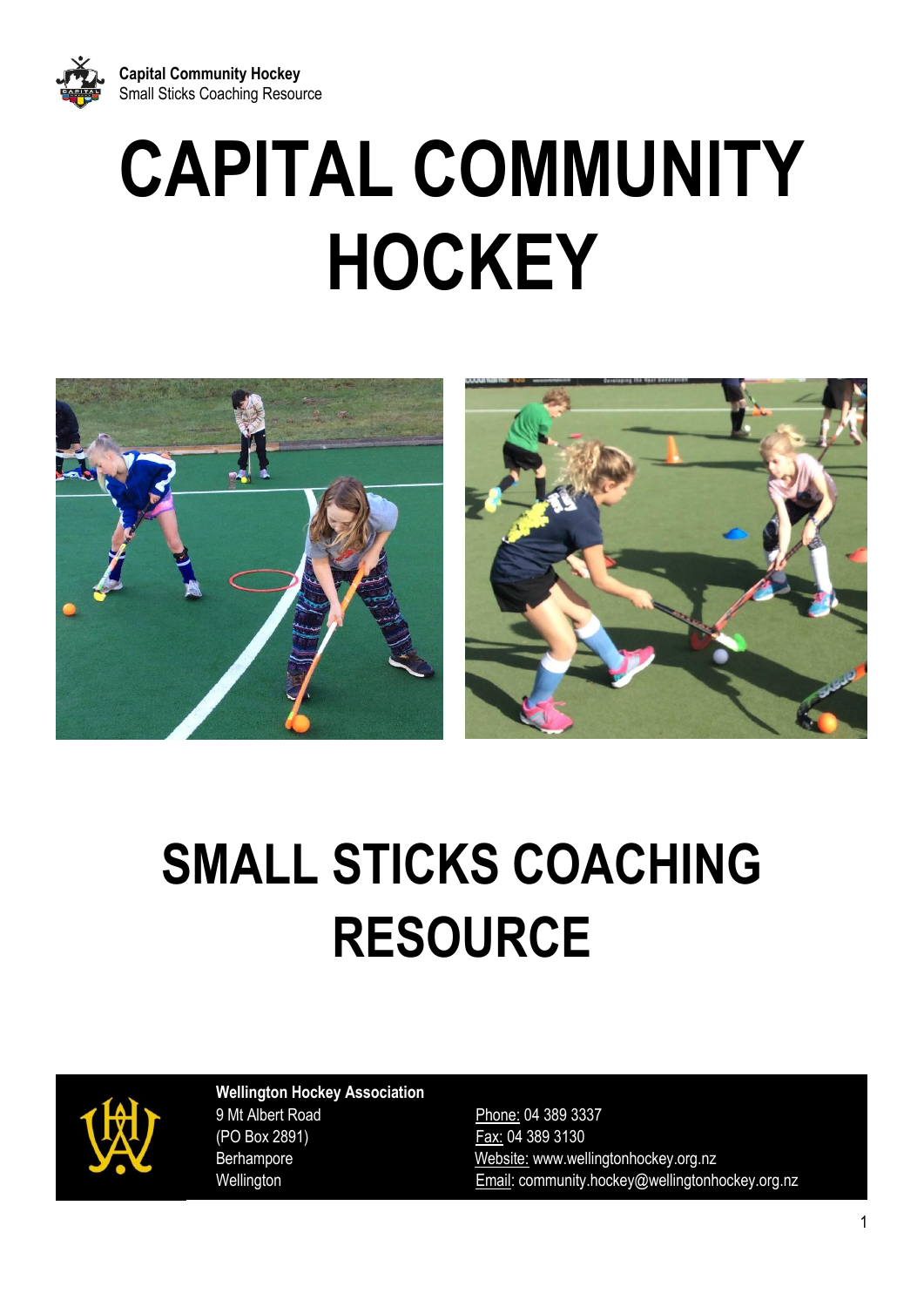

## **INTRODUCTION**

The Small Sticks coaching resource is for coaches at small sticks level **(years 3-8).** This resource can be used for any small sticks grade **(Mini, Kiwi & Kwik sticks)** and for any ability. The programme focuses on introducing fundamental hockey skills required to play the game of hockey, as well non hockey specific skills learnt through various small games. This resource is to be used in conjunction with the skill videos.

## **SESSION FORMAT**

| <b>Activity</b>                              | Time          | <b>Coaching points</b>                                                                                                                                                                 | <b>Learning outcomes</b>                                                                                                                                                                              |
|----------------------------------------------|---------------|----------------------------------------------------------------------------------------------------------------------------------------------------------------------------------------|-------------------------------------------------------------------------------------------------------------------------------------------------------------------------------------------------------|
| Welcome<br>(Off turf)                        | 2 minutes     | Welcome all players, and give a quick<br>run-down of what skills you will cover in the<br>session, why you are doing it and what you<br>hope to achieve                                | Welcome and settle players<br>To make players aware of the activities<br>planned for this session                                                                                                     |
| Warm up                                      | 10<br>minutes | Running and fundamental movement<br>focused games<br>Can include dynamic stretches for older<br>players - high knees, bum flicks, squats,<br>lunges, leg swings, star jumps, fast feet | Get muscles warm<br>Start to create good athlete habits                                                                                                                                               |
| <b>Skill</b><br>development/<br><b>Drill</b> | 25<br>minutes | Demonstration<br>Introductory individual learning activities<br>Small group exercises to bring in element of<br>competition                                                            | To cover fundamental coaching points<br>Provide opportunities for demonstration<br>and individual or group practice of a skill<br>Tailor activities and exercises to players'<br>level of development |
| <b>Small games</b>                           | 25<br>minutes | Application of skills in game situations                                                                                                                                               | To practice skills in fun and competitive<br>games<br>Encourage players to make smart<br>decisions                                                                                                    |
| Coach wrap-<br>up<br>(Off turf)              | 2 minutes     | Positive comments about the session<br>Reiterate the skills you have covered<br>Reminders for next session                                                                             | Encouragement<br>Share information                                                                                                                                                                    |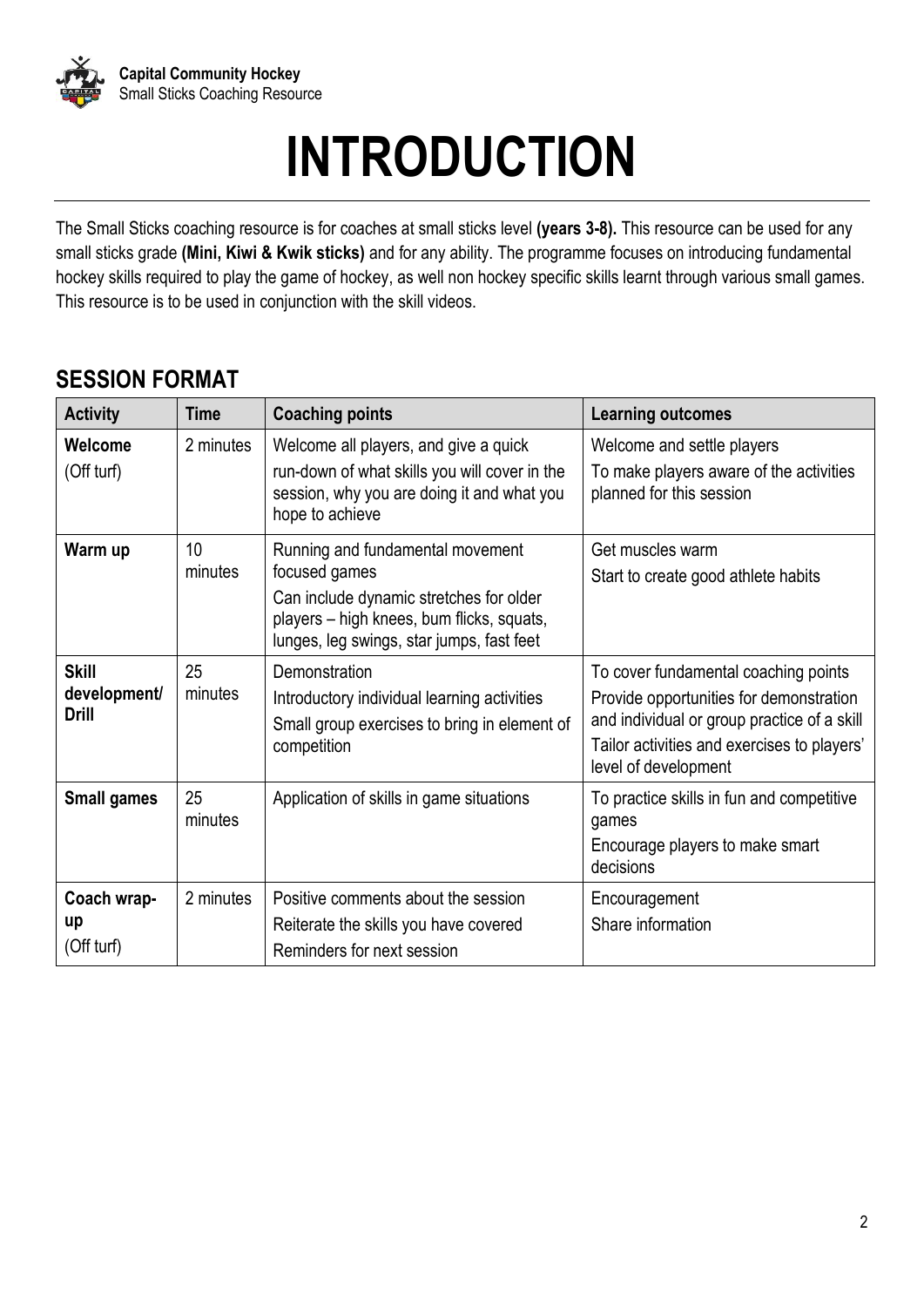

## **HOCKEY SESSIONS**

## **SESSION 1:**

## **Hockey grip, hockey position and ball carrying**

## **WARM UP GAME**

## **Cops & Robbers**

## **SET UP:**

- Use cones to mark out a defined area
- All players tuck a band/bib into their waistband with the majority of it hanging out
- One player is designated as the robber and their band is removed

### **INSTRUCTIONS:**

- All players to start within the area
- On the coaches command players move around the area
- Players must stay within the area
- The robber tries to get the bib off the cops by chasing and ripping the band out of the waistband
- If the robber is successful, the cop who lost their ball becomes the new robber

## *FUNDAMENTAL* **- HOCKEY GRIP AND HOCKEY POSITION**

## **HOCKEY GRIP COACHING POINTS:**

- The V-grip is used for ball carrying, push passing and receiving
- The name was given due to the 'V' formed between the forefinger and thumb by both hands on the hockey stick
- Hands should be approximately 30 cm apart
- The left hand is at the top of the stick this the strong hand and controls the turning of the stick
- The right hand is at the bottom of the grip this is the guiding hand and just supports the movement of the stick, so it should only have a loose grip

#### **HOCKEY POSITION COACHING POINTS:**

- Knees bent, back straight, bum down (sitting on the toilet)
- Head and eyes up with good vision forward
- Ball should remain between shoulders to ensure good control and strength on the ball, and should be a comfortable distance out in front of their feet
- Hook of the stick should be touching the ground, with left hand level with knees

## **Common Errors:**

Hands should not be on the shaft of the hockey stick – always on the grip



3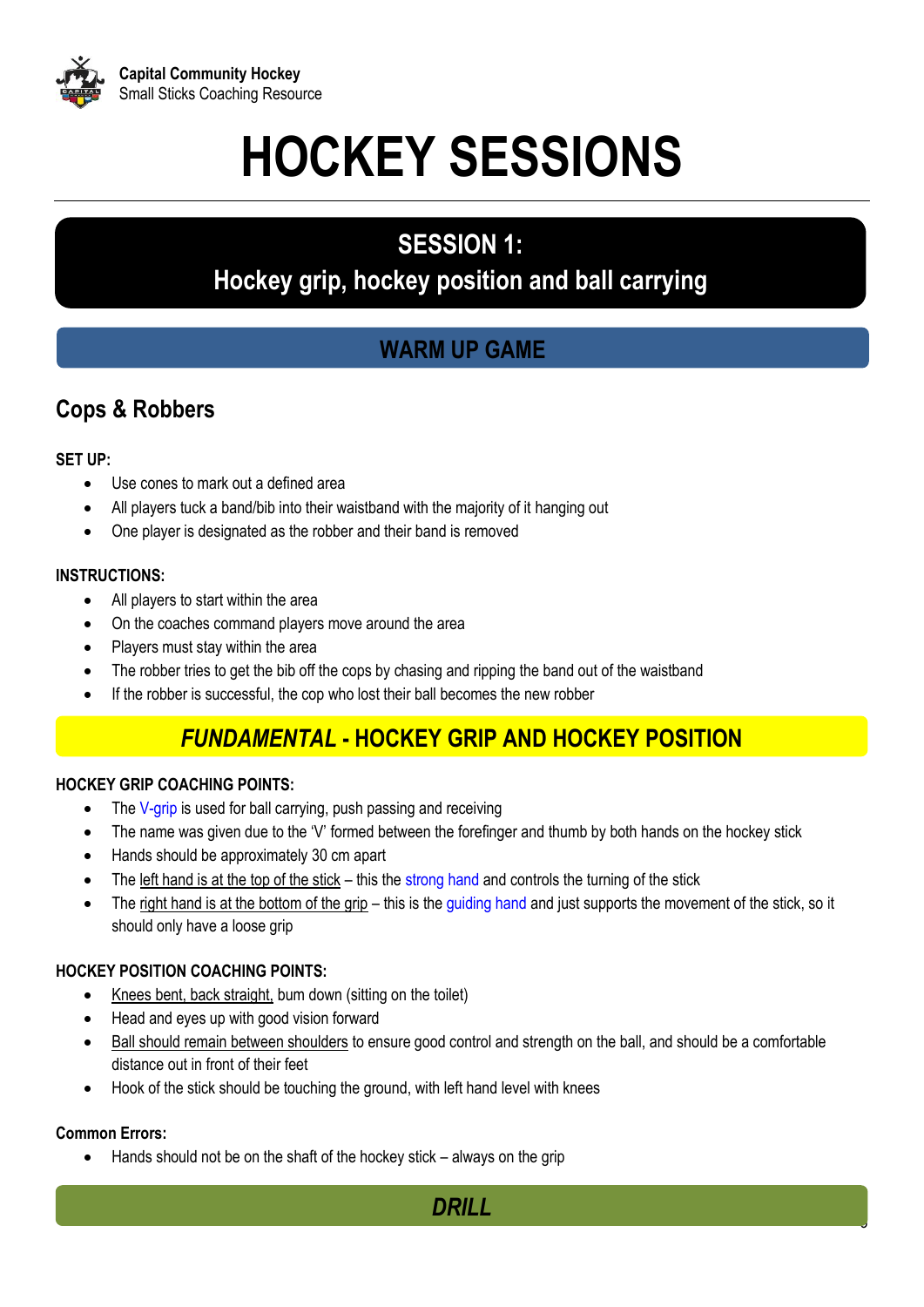

- 1. Briefly explain and demonstrate the correct hockey grip and hockey position.
- 2. Get the players to spread out and put their sticks on the ground, flat side down. They then need to pick up their stick, with their left hand curled around the top of the stick and their right hand down at the end of the grip. Get them to hold their stick out in front and turn it backwards and forwards – their left hand should be the one turning the stick, and their right hand just needs to guide this movement.

## *SKILL* **- BALL CARRYING**

Open dribbling – Ball is tapped out in front, with the stick guiding the ball and bringing it under control when necessary. This style of dribbling is used when you are in lots of space, and it allows you to carry the ball at pace and raise your eyes to see what your passing options are.

Closed dribbling – Ball stays in contact with the stick at all times, ensuring good control. The closed dribble is used when there are lots of other players around and so more control is required to retain ball possession.

#### **OPEN AND CLOSED DRIBBLING COACHING POINTS:**

- Hands in the V-grip
- Carry the ball outside of the right foot and out in front of the body in order to maintain good vision (1 O'clock)
- The left elbow should be extended (not tucked in), as this will help players keep the ball away from their feet and for vision purposes.
- Body position must always be low and strong when carrying the ball for greater control.

## *DRILL*

- 1. Explain and demonstrate open and closed dribble and so that players gain an understanding of how the types of dribbling vary and when to use each type of ball carrying.
- 2. Get the players to start on the baseline and practice open and closed dribbling out to cones lined up about 15-20m away.
- 3. To extend this activity hold up your hands displaying a number of fingers. The players need to identify how many fingers were held up while still keeping their ball under control as they dribble towards you – this promotes good vision and awareness while carrying the ball with different types of dribbling.
- 4. To give players the opportunity to practice these skills in a fun and competitive exercise set up some team relays. Split the players into teams, and give each team a ball. Line the teams up along the sideline and place cones approximately 15m away. One at a time, the team members to dribble out to their cone, performing different dribbling skills as instructed by you:
	- $\rightarrow$  Use a mixture of open and closed
	- $\rightarrow$  Have to stop and start the ball on the sound of a whistle/sound
	- $\rightarrow$  Can get players to dribble to their cone, and then pass the ball back to the next person in their team
	- $\rightarrow$  Can also add other skills to make the relays more fun and stimulating e.g. have to do five star jumps or dribble around the cone three times before dribbling back to the team – you could even get the players to suggest some activities that they would like to include

If you find that players are focusing on speed rather than accuracy then you can add in a rule that if their ball hits one of the cones then they have to start their turn again – this will help ensure that they complete the various skills correctly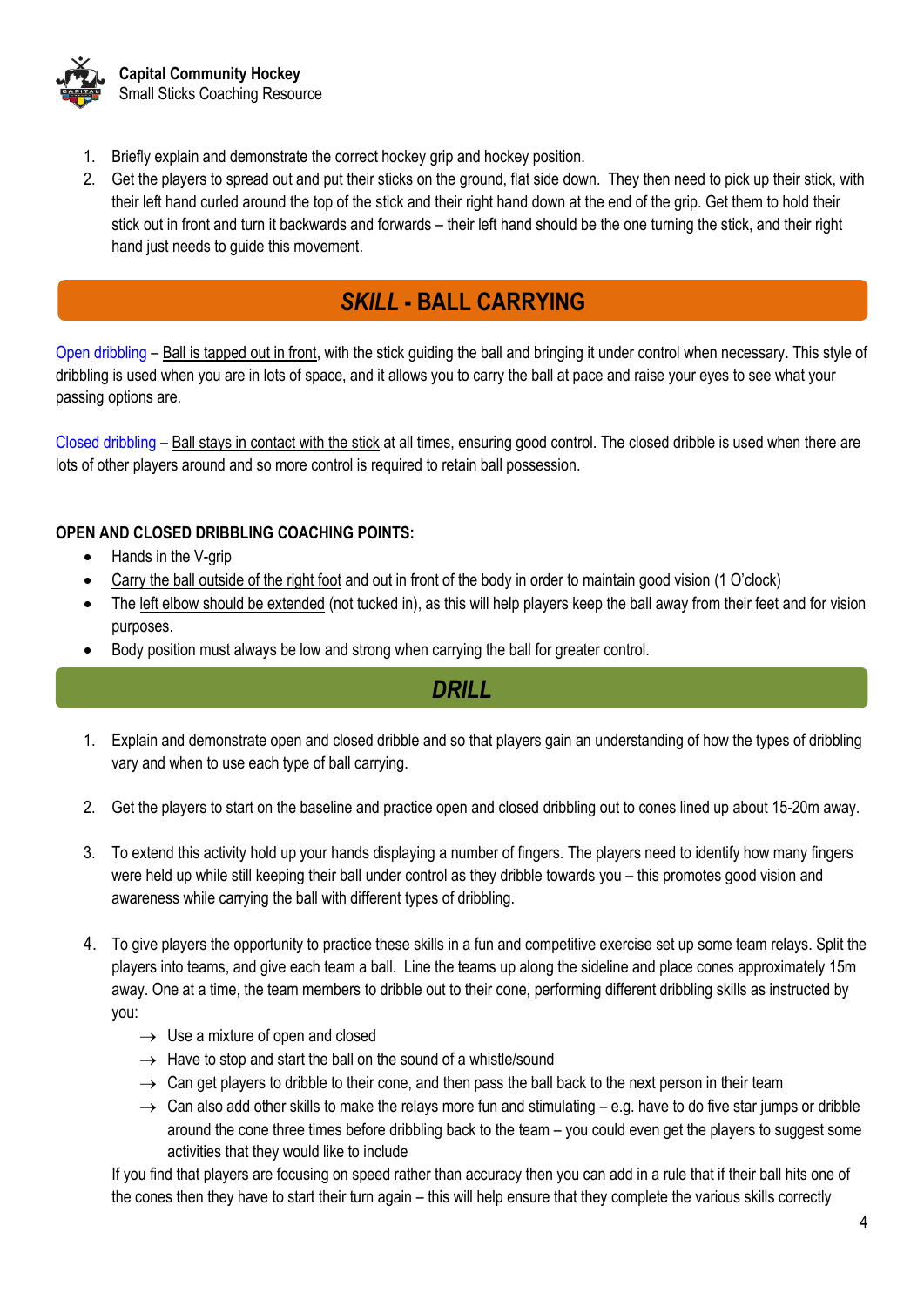

## **SMALL GAMES**

## **TRAFFIC LIGHT GAME**

#### **Purpose = Ball Control, Vision, listening**

#### **SET UP:**

- Using cones, set up a large square
- Each player needs a stick and a ball

#### **INSTRUCTIONS:**

- The aim of this game is for players to maintain possession of their own ball while using different ball carrying techniques and being aware of other players within the square.
- The coach will call out Green = "Open Dribble", Orange = "Closed Dribble" or Red = Stop.
- Dependent on the coaches call, players move around the square using the different techniques.
- As a variation, the coach can play a knockout traffic light game to see if any players are performing the incorrect dribbling technique for the light colour or have no control of the ball when it is red light.

## **NUMBERS HOCKEY**

**Purpose = Change of pace, Change of Direction, Agility, 1-2 passing to eliminate, spatial awareness, vision, team work**

#### **SET UP:**

- Use cones to set up a playing area with a goal at either end
- Divide players into two teams and assign a number to each player
- Coach starts with the ball

- Call out one, two or three numbers and then the players from each team with those numbers run behind their team mates and through the goal they are defending to enter the field of play
- Players have to hop/jump over the hurdle with two feet together before competing for the ball.
- As the players are running throw the ball into the field and then the players need to try to get control of the ball and dribble or push it towards their goal
- The team without the ball tries to win or steal back the ball or deny the other team the chance to score
- The player with the ball can use stationary players in their team on the side.
- Keep the game going until one of the team scores, and then the players return to their starting positions in preparation for the next round

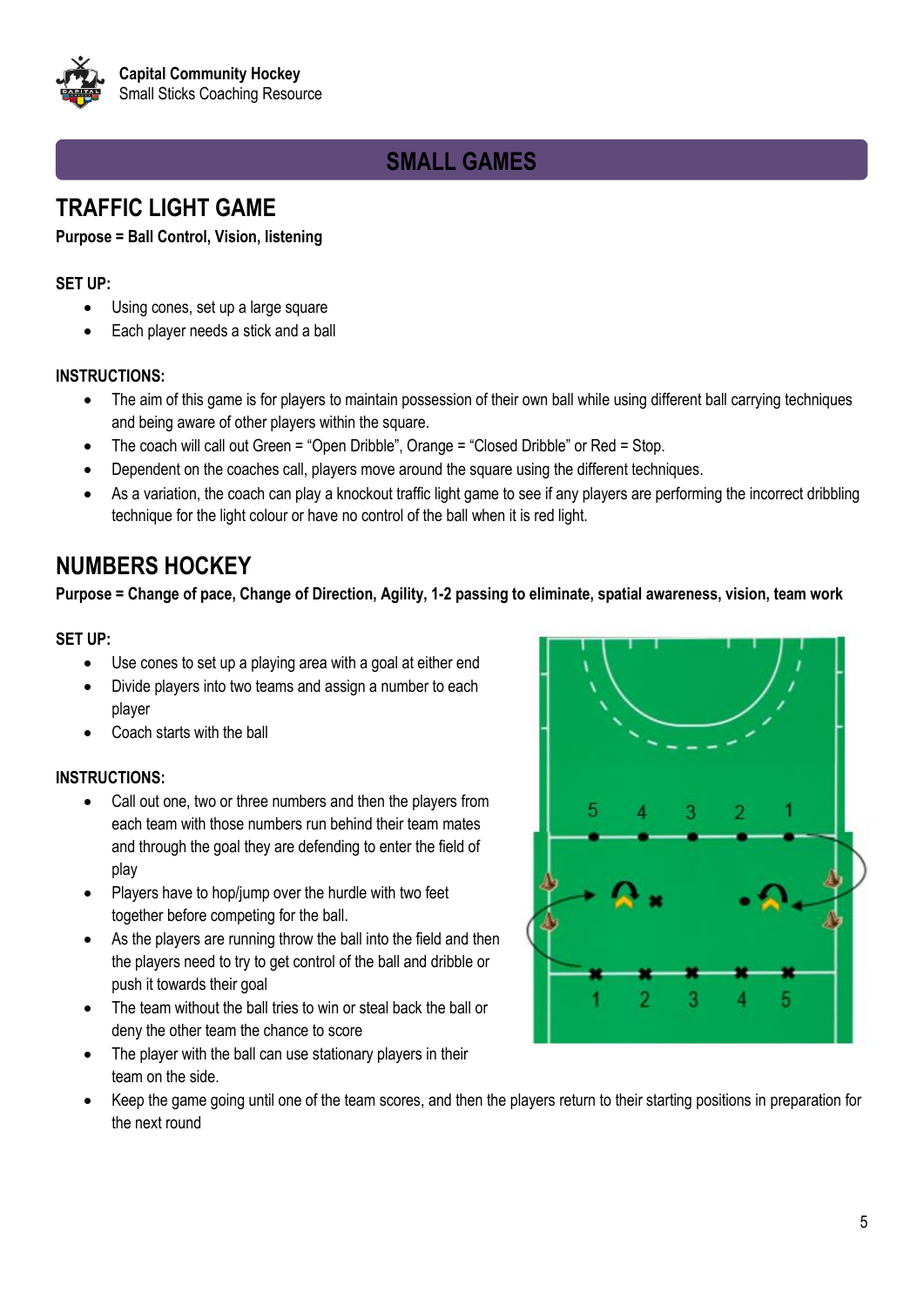

## **SESSION 2: Push Passing and Receiving**

## **WARM UP GAME**

## **ROB THE NEST**

#### **SET UP:**

- Use cones to mark a circle or square shaped area
- Place 25-30 hockey balls in the centre of the area
- Players stand on the outline of the area, by a cone

#### **INSTRUCTIONS:**

- When the coach says "go" the players run into the centre to collect one ball, and then take it back to their cone
- Players keep doing this until there are no balls left in the centre
- The coach checks to see how many balls each player has collected by their cone
- Coach selects how to retrieve the balls (skipping, jumping, hoping, side running, running)
- Repeat the game, but this time once all of the balls have gone from the middle, players can then go and "rob" balls from anyone's cone (still only taking one at a time)

#### **VARIATIONS:**

- The game can be played with sticks as a hockey extension
- If there are players of significantly differing abilities then you can set up two playing areas
- To encourage team work you can play this game in teams only one player is allowed to collect a ball at any time, and then they tag the next person in their team so that they can have a turn
- Additional cones can be placed between the nest and the circle edge to act as an obstacle for players to manoeuvre around which will help their vision also.

## *SKILL* **- PUSH PASSING AND RECEIVING**

The push pass is a passing movement where you do not lift the stick off the ground or strike the ball. This is the best type of pass to use to allow quick play through congested areas. This is the primary type of pass we should be promoting in this age bracket.

#### **PUSH PASSING COACHING POINTS:**

- Hands in the V-grip
- Start with the stick touching the ball (no back swing is needed) and the ball in line with your back foot
- Players need to take a step forward with their front foot, towards where they want their pass to go
- Hips open with left foot at 45 degrees.
- Transfer of weight from the back foot to the front foot during the passing motion is important for good ball speed
- Ball to be released in line with front foot.

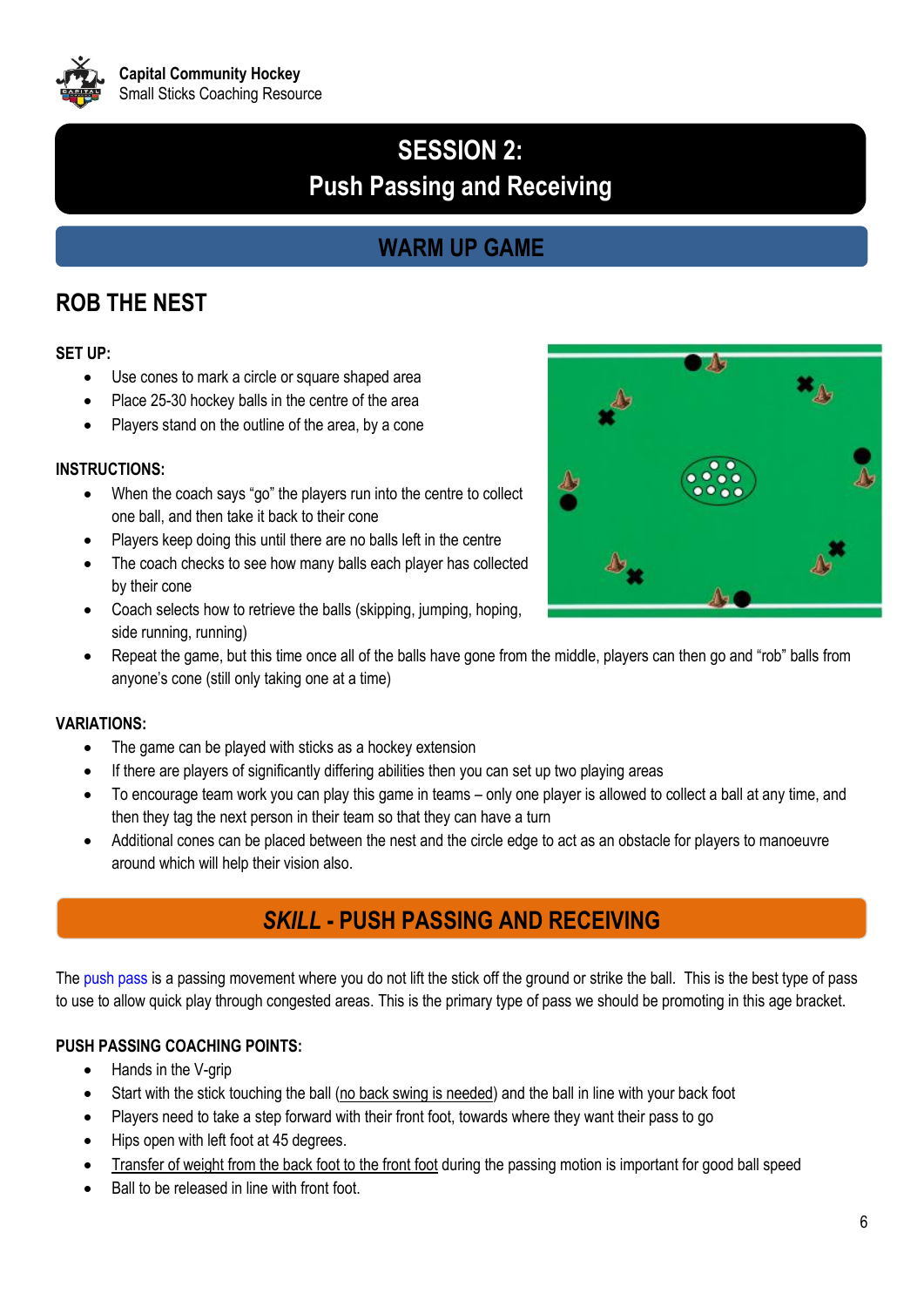

• Low body position and follow through with stick pointing and feet stepping towards the direction of the pass as the ball is being released.

#### **Common Errors:**

- If ball is released after front foot the player may come under the ball and it frequently results in a bouncy pass.
- If issues with accuracy, draw invisible line between front and back foot and shoulders. If these are not in the direction of the pass you will need to adjust.
- Look out for "donkey kick" right foot kicks up and around when pass is released.

Receiving is the term for when you stop a ball that has been passed to you, whether it is stopped completely or still moving but under control.

## **RECEIVING COACHING POINTS:**

- Hands in the V-grip
- Low body position and stick must be on the ground
- The players need to keep their eyes on the ball as it comes towards their stick
- Players should let the ball drift across their body so that they can receive it by their right foot
- The stick should move backwards slightly and the right hand needs to be relaxed (soft hands) in order to cushion the ball as it is received (this stops it hitting the stick and then bouncing away)
	- $\rightarrow$  Discuss the motion of catching a cricket ball emphasise that you need to have a little 'give' when you catch the ball. This motion should be replicated when 'catching' a hockey ball with the stick. Practice in pairs passing the ball in the air with the partner receiving the ball and cushioning the ball coming into their body.
- Foot work is important players need to readjust their feet as the ball comes towards them in order to get into the correct position to receive the ball on their strong side (forehand).

## *DRILL*

- 1. Briefly explain and demonstrate the correct technique receiving. Demonstrate what soft hands look like e.g. receive the ball with ball glued to the stick. Demonstrate what soft hands don't look like, receive the ball and allow ball to bounce off the stick.
- 2. Briefly explain and demonstrate the correct technique for pushing.
- 3. Get players into pairs, standing about 10-15m from each other and with two cones set up (about 1m between the cones) in front of them. Players must try to push the ball between the cones, focusing on delivering flat, firm and accurate push passes
	- $\rightarrow$  As players get more consistent with their push passing you can either reduce the space between the cones to work on accuracy, or you can make the players move further apart to work on ball speed
	- $\rightarrow$  To make the exercise more competitive, see how many passes each pair can get through the cones in a set period of time. Get the pairs to remember their score so that if you revisit push passing later in the programme they will be able to see how much they have improved
	- $\rightarrow$  Swap player pairs after first round of competition and start again.
- 4. Put players into groups of four or five. One player stands in the centre of the others, who are all about 10m away from the central player and an equal distance from each other. The player in the middle starts with the ball, and for 1 minute needs to pass the ball clockwise around the outside players, continuously passing and receiving until the time is up. See how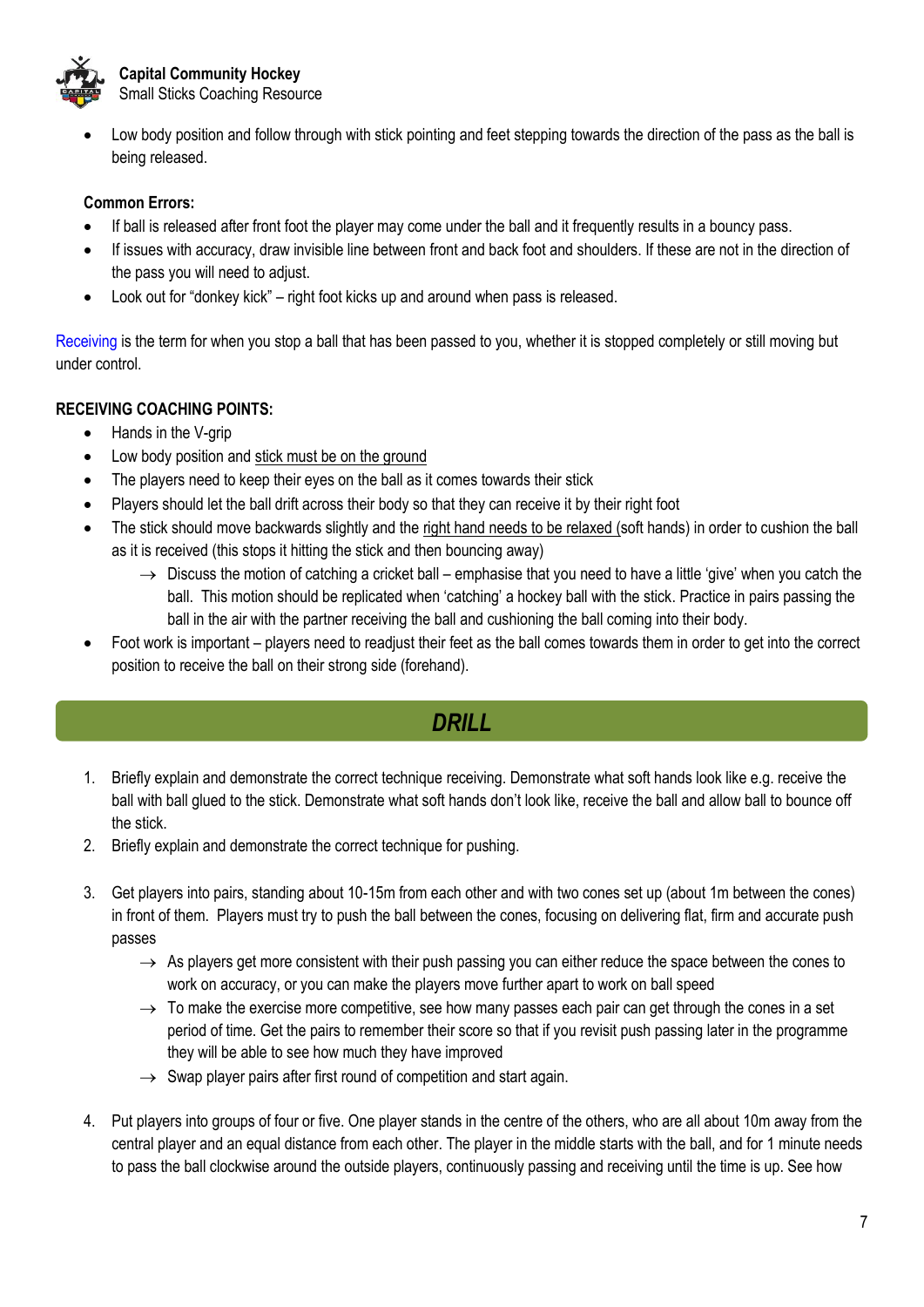

many times each player can go around the circle in the set amount of time. Players with good footwork, soft hands and accuracy should receive a faster time.

- $\rightarrow$  This activity will mean that players have to constantly readjust their footwork, as opposed to practicing in pairs standing opposite each other where young players often keep their feet planted in one position for both passing and receiving
- $\rightarrow$  Include a communication aspect the person around the outside of the circle can only pass if their name has been called out.
	- **SMALL GAMES**

## **TUNNEL BALL**

#### **Purpose = Timing, Accuracy, Spatial Awareness**

#### **SET UP:**

- Half of the players stand next to each other in a line with a ball each
- The other players line up opposite them, about 10m away, so that a "tunnel" is formed
- The coach and one player position themselves at either end of the tunnel with one ball



#### **INSTRUCTIONS:**

- The coach and a partner have a ball between them, and they pass to each other through the tunnel
- The players on the outside of the tunnel push pass their ball back and forwards to each other, trying to make contact with the coach/partners ball as it moves through the tunnel
- When a players' ball hits the coach/partners ball the game stops, the successful pair of players swap positions with the coach/partner and the game restarts

#### **VARIATIONS:**

- A large soccer ball or basketball can replace the hockey ball being passed down the middle of the tunnel in order to provide a bigger target. The large ball could be rolled or kicked
- The space between partners can be widened as the players become better at pushing

## **Hot Potato**

#### **Purpose = Spatial Awareness, Possession, Vision, Passing & receiving**

#### **SET UP:**

- Use cones to mark the playing area and goals
- Split players into two teams, each with 6 players

- This is a standard 6 vs 6 game, the only difference being that players are only allowed to carry the ball for five seconds before they must pass it to one of their team mates, otherwise their team will lose possession
- This game promotes a short passing playing style, and players must have awareness and vision when carrying the ball so that they can see their passing options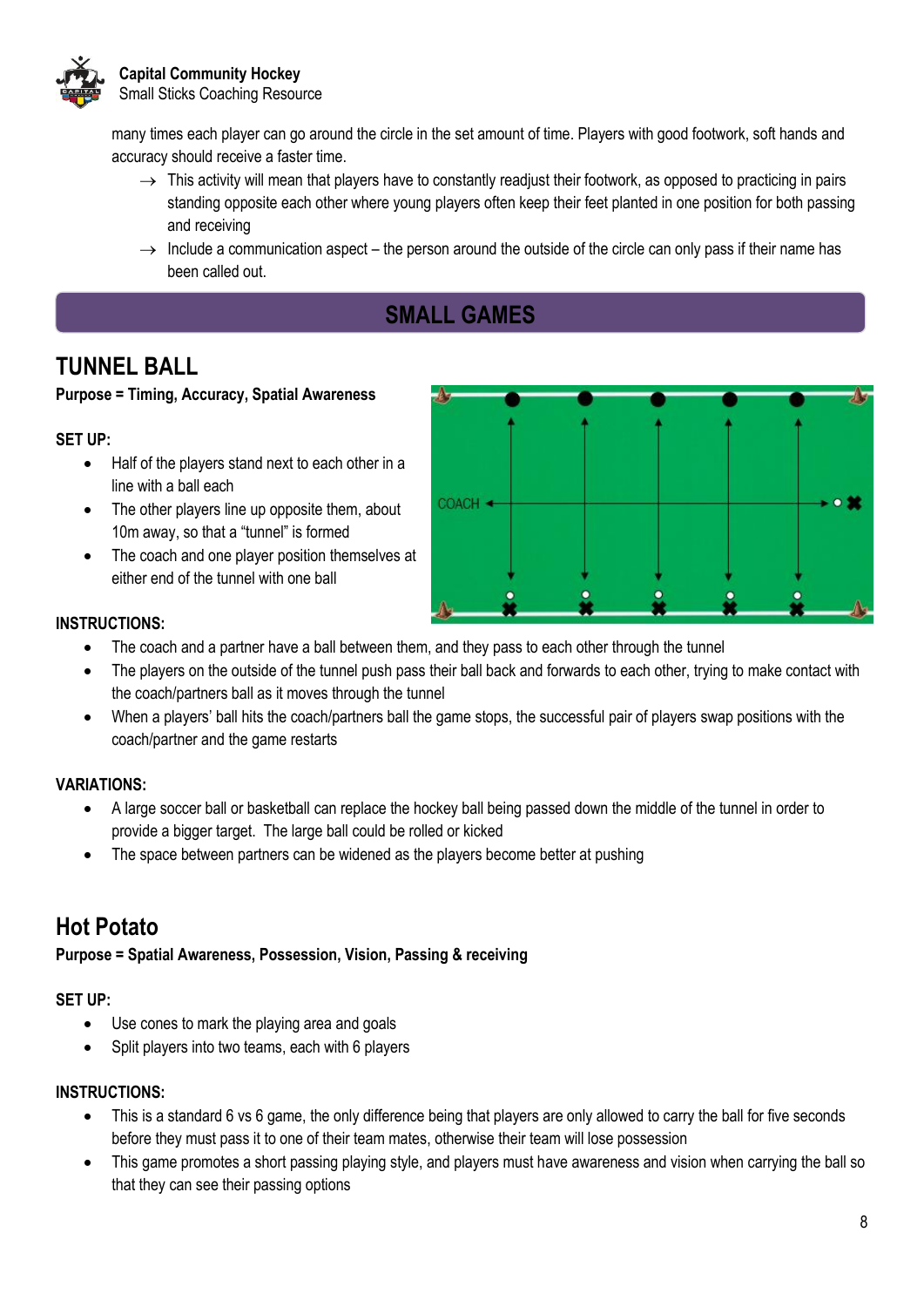

## **VARIATIONS:**

• You can extend or reduce the amount of time that players are allowed to carry the ball depending on their ability

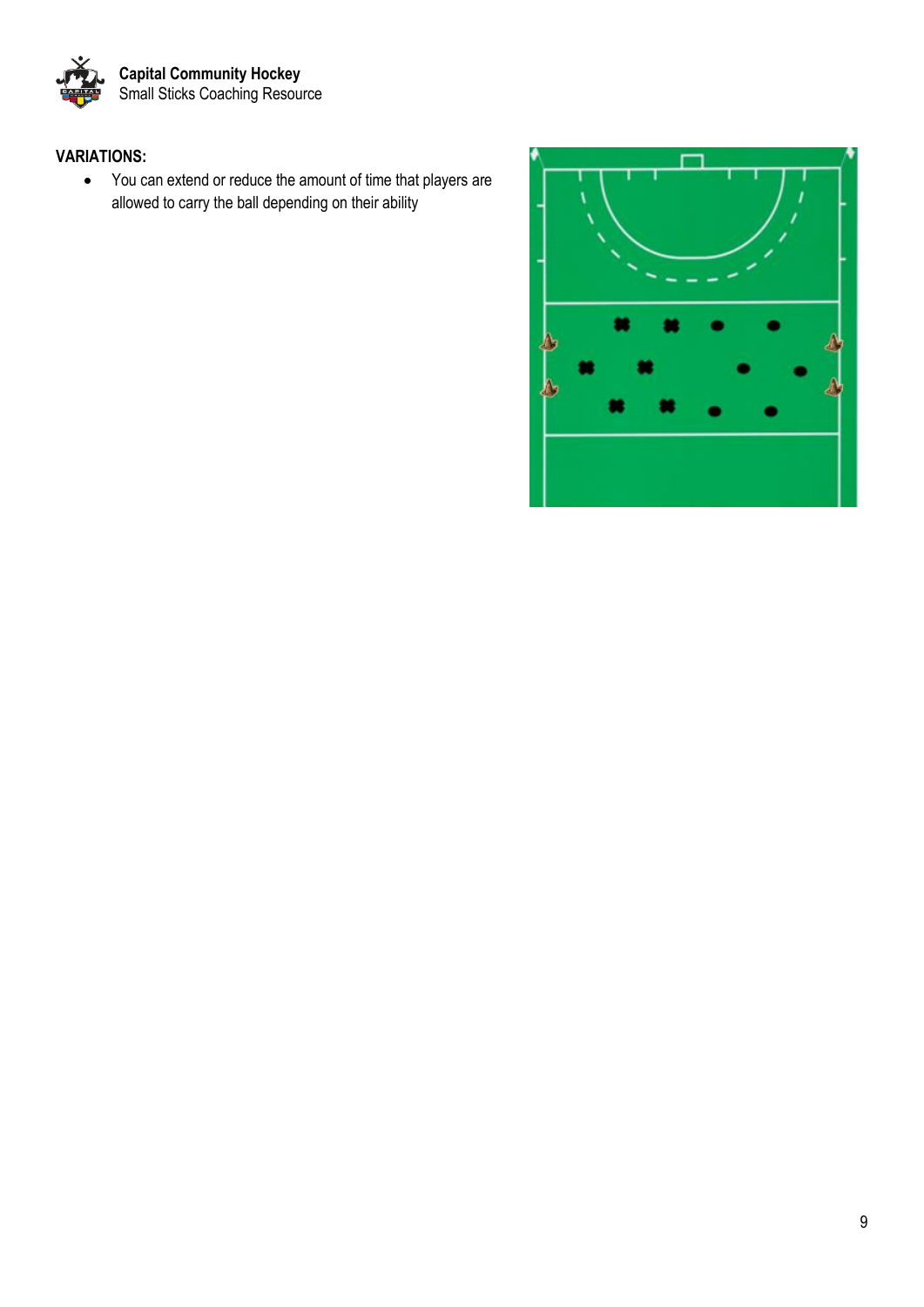

## **SESSION 3: Ball Carrying Extension**

## **WARM UP GAME**

## **STUCK IN THE MUD**

#### **SET UP:**

- Use cones to mark out a defined area
- Choose one player to be the tagger, and all other players need to spread out in the area

#### **INSTRUCTIONS:**

- The tagger must try and tag as many players as possible
- When tagged, players are "stuck in the mud" they must freeze and stand with their legs and arms apart
- The only way for them to be freed is for a non-tagged player to crawl through their legs
- Players are safe while crawling through legs (they cannot be tagged when in this position)
- The game ends when all players have been tagged and are "stuck in the mud"

## *SKILL* **- BALL CARRYING**

Indian dribble – Ball is moved quickly from side to side by turning the stick over the ball. Changing the direction of the ball like this is used to eliminate a defender or get out of a congested area.

#### **INDIAN DRIBBLING COACHING POINTS:**

- The right hand must not be too tight, as this is what allows the stick to be rotated easily across the ball
- When moving the ball side to side the stick should be touching the bottom half of the ball, and the feet should mirror the movements of the ball. This ensures that the ball stays central to the body and increases control and strength on the ball
- It is important that the stick head turns over the ball i.e. across the front of the ball and not behind the ball
- As the ball is being moved, body weight should be transferred from left foot to right foot, and vice versa.

## *DRILL*

- 1. Explain and demonstrate the Indian dribble so that players gain an understanding of how this type varies from the others and when to use this type of ball carrying technique.
- 2. Get the players to start on the baseline and practice Indian dribbling out to cones lined up about 15-20m away. For an extension of this activity, hold up your hands displaying a number of fingers. The players need to identify how many fingers were held up while still keeping their ball under control as they dribble towards you – this promotes good vision and awareness while carrying the ball with different types of dribbling.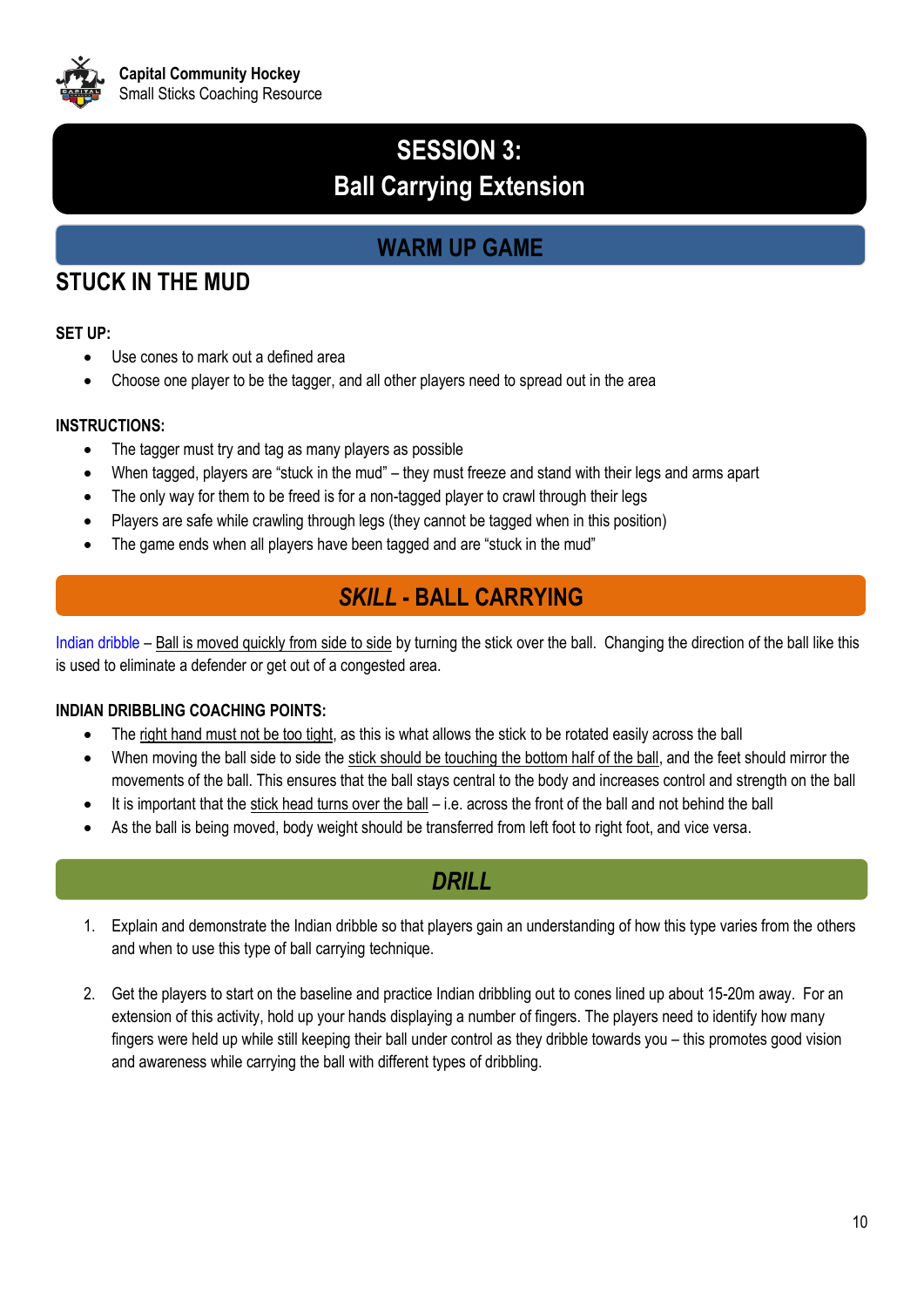

## **SMALL GAMES**

## **FOUR GOALS GAME**

#### **Purpose = Possession, Passing, Spatial Awareness,**

#### **SET UP:**

- Set up a playing area with four goals inside the field
- Split players into two teams, each with 6 players
- Assign each team two goals one at either end of the field

#### **INSTRUCTIONS:**

- This is a normal 6 vs 6 game, the only difference being that teams have two goals each
- This game will start to develop players' tactical thinking and game awareness, and will also encourage players to create overload situations e.g. 2 on 1

#### **VARIATION:**

• Players have to pass the ball through the cones and someone else from their team has to receive the ball in order for a goal to be scored

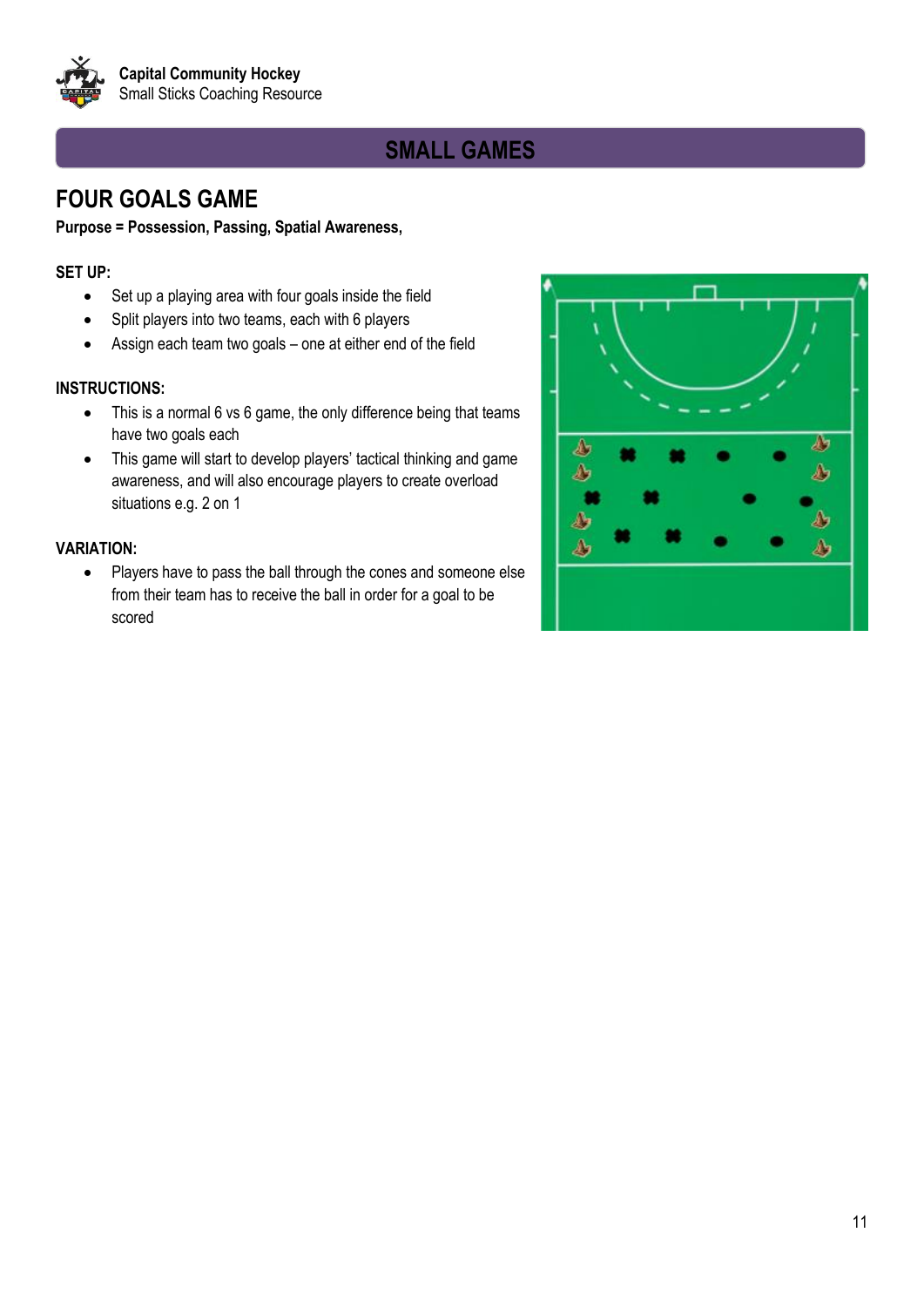

## **SESSION 4: Elimination Skills 1**

## **WARM UP GAME**

## **CIRCLE DODGE BALL**

## **SET UP:**

- 2 x Large soft balls required
- Groups of 6-7 forms a large circle with a dodger standing in the centre
- The individuals on the outside are throwers

## **ACTIVITY:**

- The dodger tries to keep away from the ball, as the thrower try to hit the dodger below the knees. Variations:
- Add another ball to the outside
- Individuals on the outside can pass to others to catch the dodger off guard

## *FUNDAMENTAL* **– DODGING**

Dodging involves quick, deceptive changes in direction to evade, chase or flee from an opponent. When dodging, knees are bent and the body shifts rapidly in a sideways direction.

As applied to sport, the skill of dodging is evident in moving the shoulders, head, eyes or other body parts to deceive or 'fake' the opposition as a way of getting free to receive a pass or getting around your opponent.

## **DODGING COACHING POINTS:**

- Head up and low body position
- Plant one foot and quickly change direction (plant & go)
- Step/lean one way, go the other fake
- Move quickly and then bend knees to stop

## **CHASING COACHING POINTS:**

• Watching the hips of the runner in front to anticipate what their next move will be

## *SKILL* **– ELIMINATION SKILLS (with space)**

Dragging is an elimination skill that is used to change the direction of the ball in order to beat a defender.

#### **COACHING POINTS:**

• As you move the ball you need to transfer your weight from side to side – this will convince your opponent that you are going to move one way so they will plant their feet in preparation to make a tackle, and then you can pull the ball back to the other side to eliminate them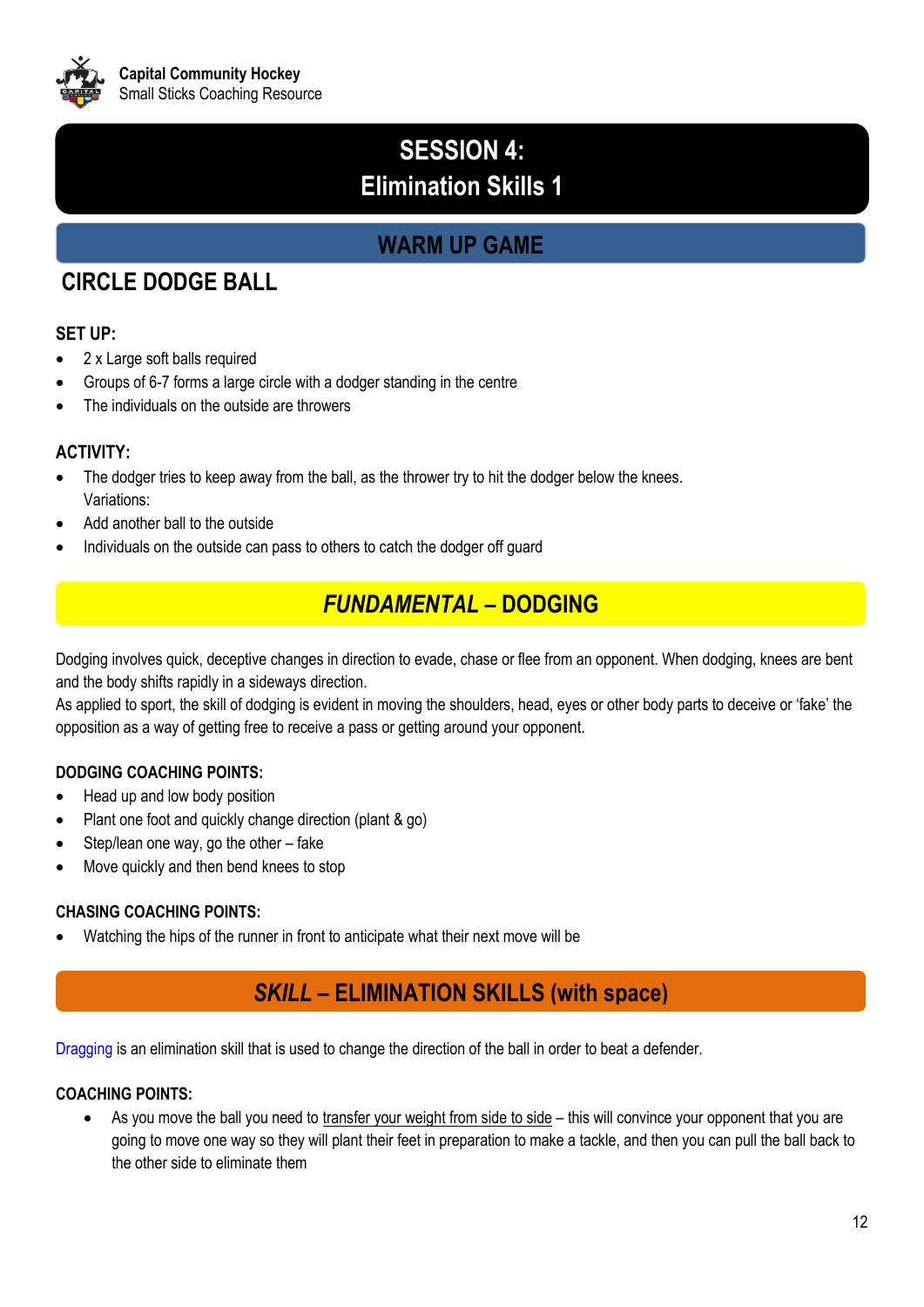

**Capital Community Hockey** Small Sticks Coaching Resource

- Keep the ball in line with your head (don't let it go outside the line of your feet) this ensures that you have good control of the ball
- Ensure that you start the drag movement before you get too close to the defender this will give them less chance of being able to reach the ball
- Athletes to slide stick with one hand in a circle to realise how big an athlete's reach can be to give them an understanding of the space they need to be able to eliminate a player.

#### Left to right drag:

- 1. As you approach the defender slightly drag the ball from right to left (this is the dummy movement)
- 2. Then drag the ball from left to right (on a slight forward angle) when you are about 1m in front of the defender
- 3. Run with the ball past the defender on their reverse stick side

#### Right to left drag:

- 1. Run towards the left foot of the defender (this is the dummy movement)
- 2. Then drag the ball square from right to left when you are about 1m in front of the defender
- 4. Run with the ball pass the defender on their forehand side but encourage the player to put the ball back onto their forehand after the dragging (side step) action.

Extension

Encourage the player to cut off the line of the opposition player after the elimination action to force them wide to re-enter the tackle.

## *DRILL*

- 1. Explain the differences between the L-R and R-L drags. The players should practice this without a stick and ball to understand the transfer of weight (side step) by trying it on the spot
- 2. Progress the skill by getting players to take a run up and then perform a side step (L-R or R-L), again without a stick and ball. Please Note\* only once players understand the weight transfer, move on to stick and ball.
- 3. Go over the yard stick first to emphasise how the basic dragging movement works. Set up two cones (about 1m apart) for each player. Get them to practise the yard stick – where they continuously move the ball from the left cone to the right cone and back again by turning their stick over the ball. Make sure that you wander around all players to ensure that they have good technique and that they shift their body weight as they move the ball from side to side
- 4. Set out spare sticks or cones for the players to practice dragging around. Remind them that the sticks/cones are pretend defenders so they have to drag the ball before they get too close and they have to make sure that they 'sell' the drag by shifting their body weight.
- 5. For players who pick up these skills quite quickly, you can challenge them to see how many L-R, R-L they can do in 1 minute, and then they can try and beat their score for each drag.

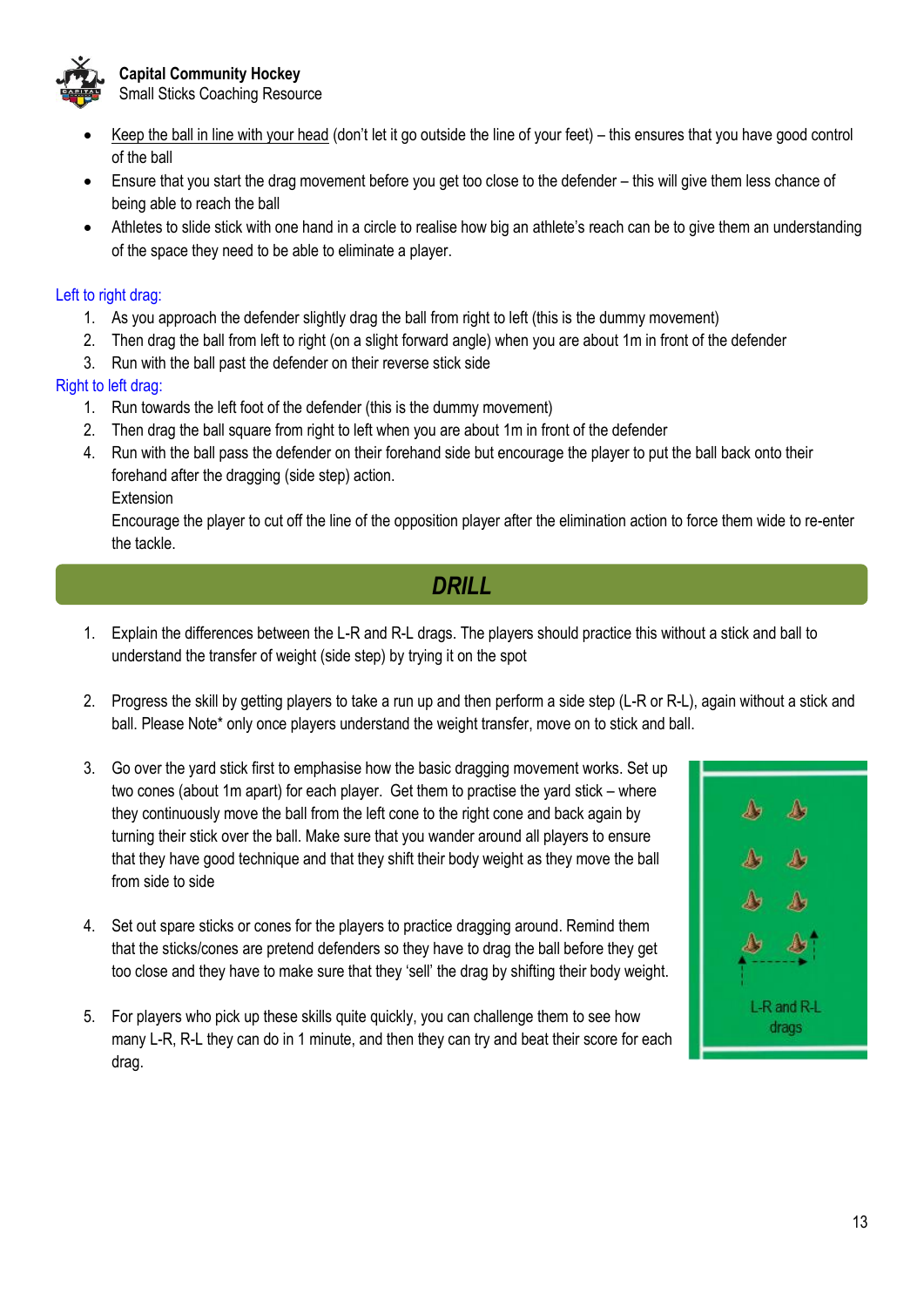

## **SMALL GAMES**

## **MINEFIELD**

**Purpose = Vision, Ball Control, Spatial Awareness & Use of Multiple Techniques** 

### **SET UP:**

- Approximately 30 cones placed randomly to act as mines
- Players have a hockey stick and ball and are lined up at one edge of the area
- One player is chosen to be the chaser and stands 5m behind the other players without a ball



- When the coach says "go" the dribblers need to dribble their ball through to the other side of the area as quickly as they can, without being tackled by the chaser before they reach the line
- Dribbling players need to use the ball carrying and dragging skills that have been developed over the past few weeks to avoid disturbing any of the mines
- Any dribbler tackled by the chaser, or blown up by a mine, joins in as a chaser for the next round
- Players should change position so they are taking a different route through the minefield each time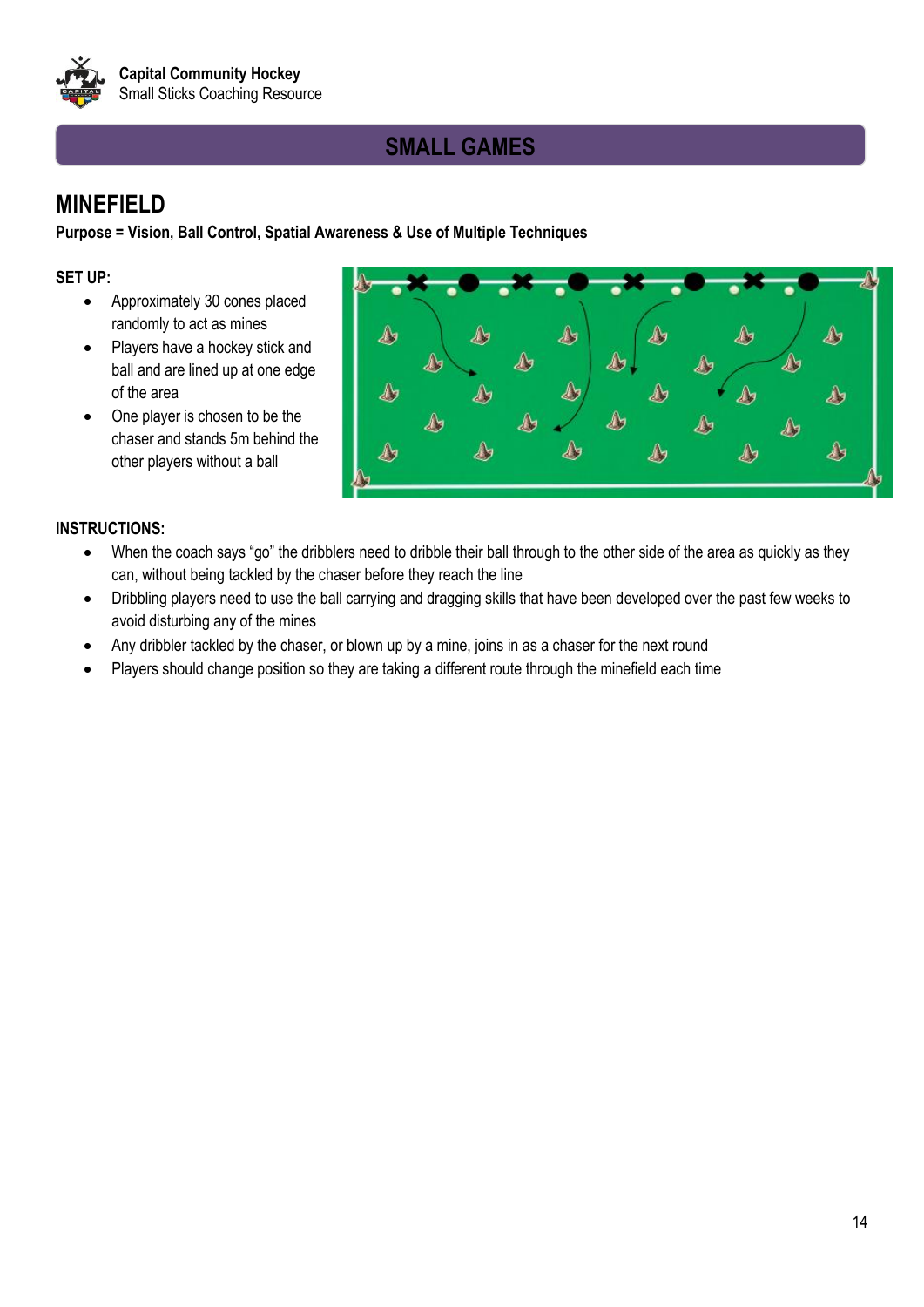

## **SESSION 5: Elimination Skills 2**

## **WARM UP GAME**

## **DRIBBLERS AND ROBBERS**

#### **SET UP:**

- Use cones to mark out a defined area
- All players need a stick and a ball
- One player is designated as the robber and their ball is removed (you can add more robbers if you want)

#### **INSTRUCTIONS:**

- Players dribble their ball around within the defined area
- The robber tries to get a ball off one of the dribblers by using their hockey stick to gain control of the dribblers ball
- If the robber is successful, the dribbler who lost their ball becomes the new robber

## *SKILL* **– ELIMINATION SKILLS (limited space)**

#### V-drag:

- 1. Run towards the defender in order to engage them
- 2. When you are about 1m in front of the defender prop and drag the ball backwards on a slight angle towards your right foot
- 3. Move the ball forward on a slight angle as you take a step forward with your right foot, and then step with your left foot this will put your body between the defender and the ball
- 4. Start accelerating in order to cleanly eliminate the defender
- 5. Encourage the player to cut off the line of the opposition player after the elimination action to force them wide to re-enter the tackle.

#### Double drag:

- 1. As you approach the defender do a short first drag, and then a wide second drag (in the same direction)
- 2. Move the ball forward and accelerate past the defender in order to eliminate them
- 3. The attacker may need to execute the first drag earlier than they would do as they are intending to execute 2 drags

## *DRILL*

- 1. Progress this skill by explaining the differences between double drag and V- drag. The players should practice this without a stick and ball to understand the transfer of weight (side step).
- 2. Set out spare sticks or cones for the players to practice dragging around. Remind them that the sticks/cones are pretend defenders so they have to drag the ball before they get too close and they have to make sure that they 'sell' the drag by shifting their body weight.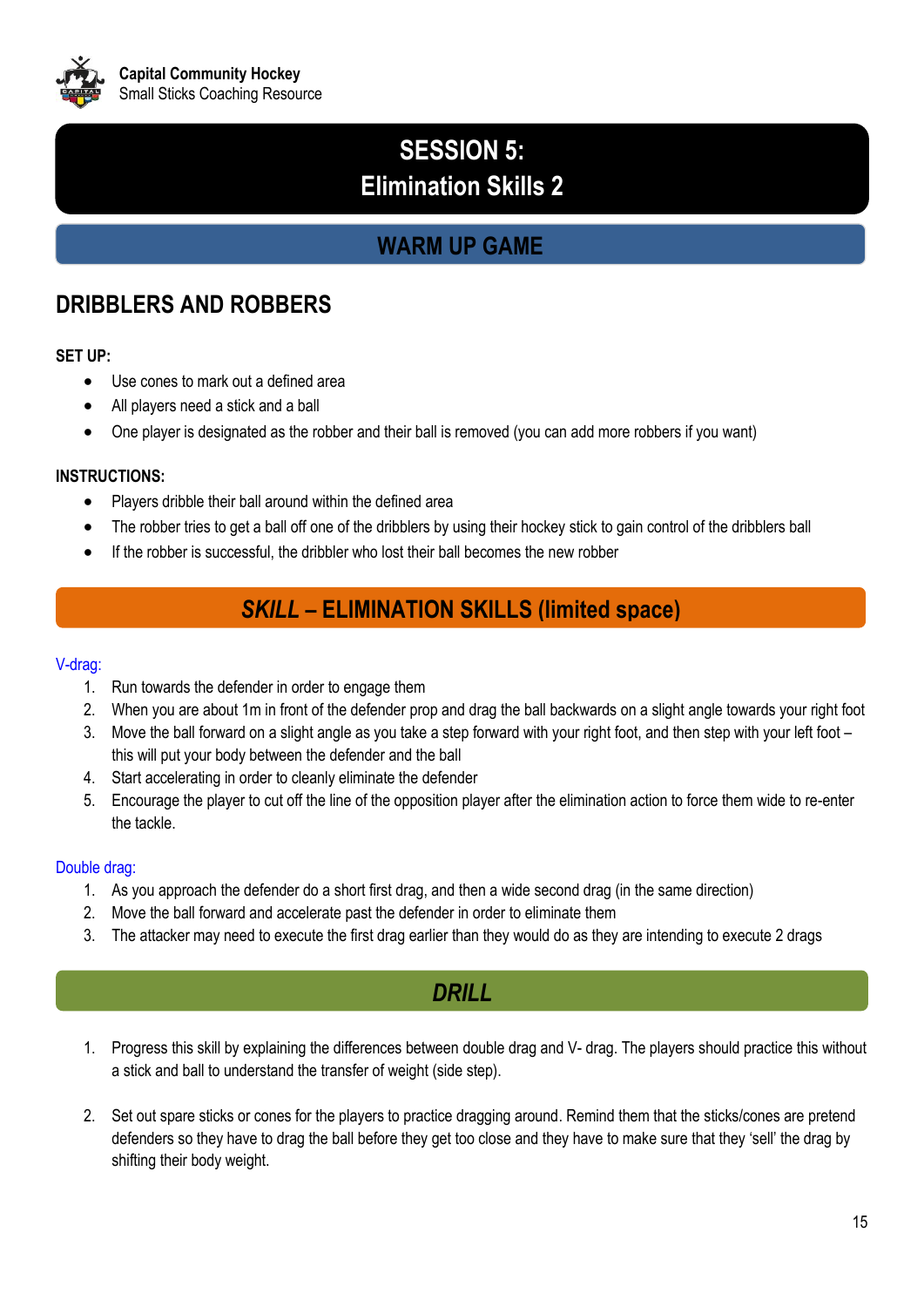

3. For players who pick up these skills quite quickly, you can challenge them to see how many L-R, R-L they can do in 1 minute, and then they can try and beat their score for each

## **SMALL GAMES**

## **FOUR GOALS GAME**

#### **Purpose = Possession, Passing, Spatial Awareness,**

#### **SET UP:**

- Set up a playing area with four goals inside the field
- Split players into two teams, each with 6 players
- Assign each team two goals one at either end of the field

#### **INSTRUCTIONS:**

- This is a normal 6 vs 6 game, the only difference being that teams have two goals each
- To score, players have to eliminate the goal and stop the ball on the line
- This game will start to develop players' tactical thinking and game awareness, and will also encourage players to create overload situations e.g. 2 on 1

#### **VARIATION:**

Players have to pass the ball through the cones and someone else from their team has to receive the ball in order for a goal to be scored.



 $\blacktriangle$ 

V-drag

А

♨

Double drag

♨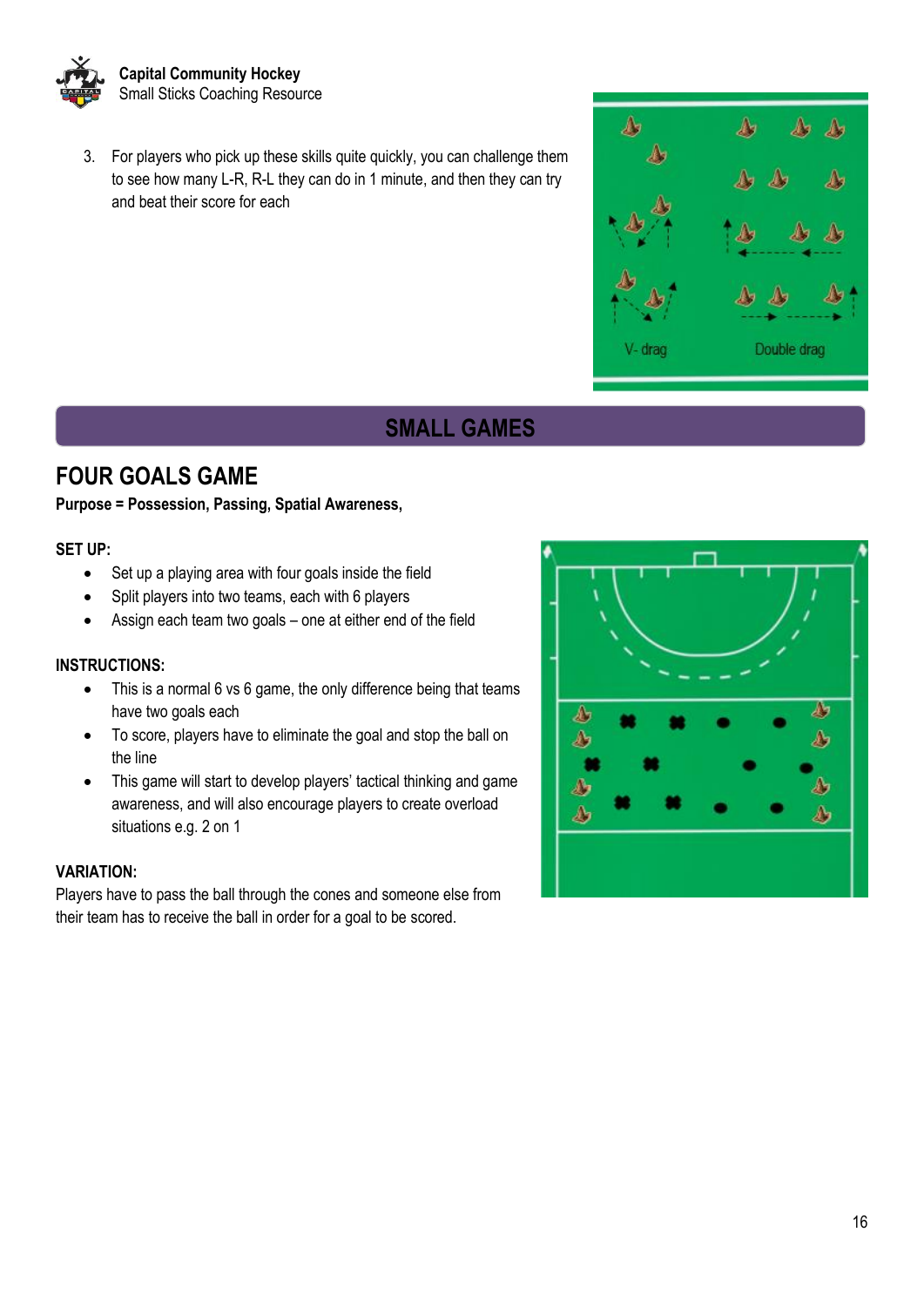

## **SESSION 6: Tackling – Right & Left Side Steal**

## **WARM UP GAME**

## **SAFE ZONES GAME**

**Purpose = Spatial awareness, vision, team work, leading**

#### **SET UP:**

- Use cones to mark the playing area, goals and two 1m x 1m "safe zones"
- Split players into two teams, each with 6 players

#### **INSTRUCTIONS:**

- This is a standard 6 vs 6 game, the only difference being that in the "safe zones" the player with the ball cannot be tackled
- Players to use safe zone when under pressure and they need to protect the ball.
- Once in safe zone, player only has 3 seconds to find a pass otherwise it is the other team's ball.
- This game will help players understand the concept of protecting the ball. as well as ensuring that when a player is positioned in one of the safe zones the other players in their team lead and get into a good position to receive a pass

## **SKILL – RIGHT & LEFT SIDE STEAL**

Right side steal is a technique where the stick is used to take the ball off (dispossess) an opponent from right (forehand).

Left side steal is a technique where the stick is used to take the ball off (dispossess) an opponent from left (reverse).

## **COACHING POINTS:**

- Stick to be held with the V grip and in the neutral possession to protect feet
- Running next to the opponent with the ball reach in and pull out the ball without touching their stick or the player themselves
- Keep stick low to the ground with no swinging action
- Keep mobile– a good side on position ensures that you do not end up flat footed and easily eliminated
- Do not attempt to steal the ball from behind for safety reasons.

## **DRILL**

- 1. For this one-on-one right side steal/left side steal players need to be in pairs (try and match up players of roughly equal ability) and cones need to be used to create a small field for each pair
	- $\rightarrow$  One of the players starts with the ball and tries to dribble towards the small goal at the opposite end of the marked area - this is a good opportunity for them to practice the ball carrying that they have learnt earlier in the programme

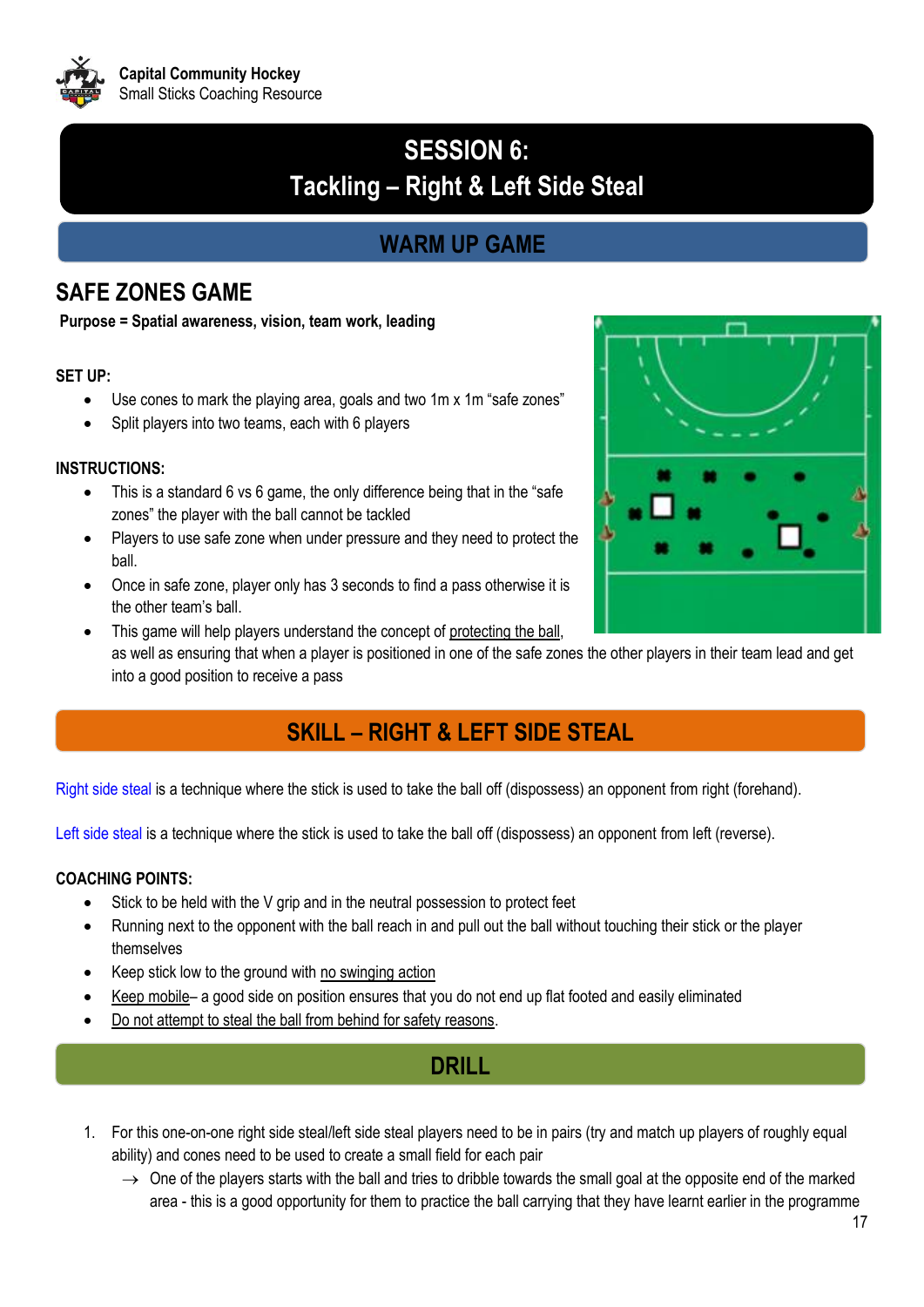

**Capital Community Hockey** Small Sticks Coaching Resource

- $\rightarrow$  The other player starts next to them on the right (try left also) and on the coaches call the defender will try and make a steal.
- $\rightarrow$  If they win the ball then they try to score in the other goal and so on keep playing until someone scores a goal
- $\rightarrow$  Let the players have a few practice turns before they start to keep score first to five goals wins, and then get the players to swap partners

## **SMALL GAMES**

## **HOCKEY BULLRUSH**

#### **Purpose = Application of Skill (steal), ball control**

#### **SET UP:**

- Use cones to set up a large rectangle-shaped zone
- Select two players to be defenders these players start in the middle of the zone
- The rest of the players are attackers, and need to line up on one edge of the zone with a ball

- The defenders identify a group of attacking players to start off the game – i.e. everyone wearing blue clothing, everyone with a red stick – these players start dribbling through the zone, attempting to reach the opposite edge
- When the coach says "bullrush" all the other attackers are allowed to start, also trying to reach the opposite edge
- Defenders attempt to tackle the attackers and knock their balls out of the zone
- Attackers who lose possession of their ball become extra defenders, but they are not allowed to move from the position where they are tackled (i.e. their feet are stuck)
- When attackers still in possession of their ball reach the end of the channel they stop and then the game continues in the opposite direction
- The game continues until one player is left as the winner
- New defenders are introduced for each game so that all players get a turn defending and attacking
- Mobile defenders can only dispose using only a right or left hand steal
- Safety conditions make sure to space players out along line and to keep the zoned area large.

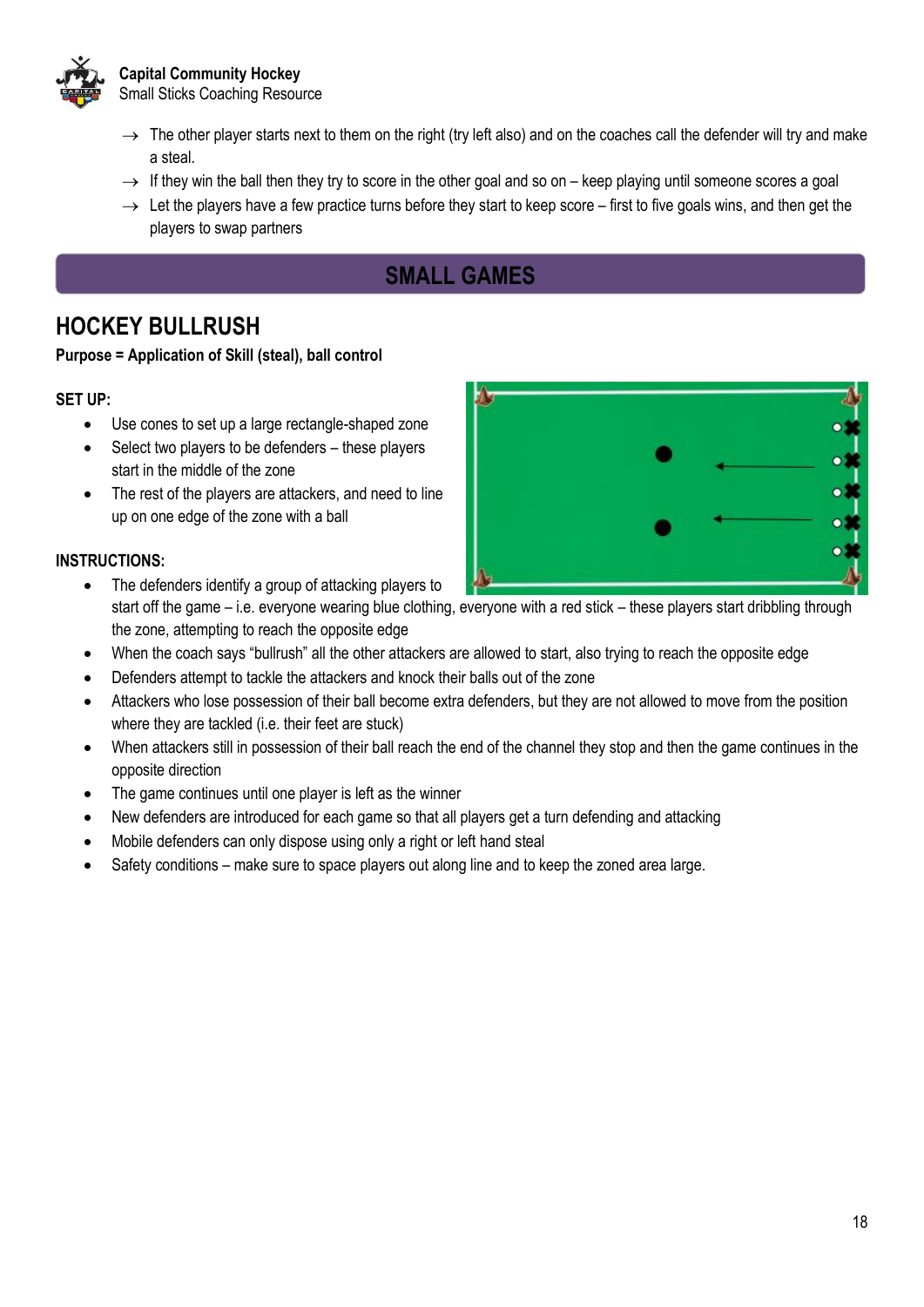

## **SESSION 7: Hitting**

## **WARM UP GAME**

## **CATS & MICE**

### **SET UP:**

- Players line up in two rows about 2m apart, one row called "cats" and the other called "mice"
- Use cones to mark a line 10m away from each row

#### **ACTIVITY:**

- When the coach calls "mice" the mice all try to get across the nearest line, and the cats have try to catch the mice, attempting to tag them before they reach the line
- If the coach calls "cats" then the roles are reversed, with the cats trying to get across the line, and the mice chasing
- The winner is the player who makes it over the line without being caught, or is the chasing player if they catch their partner before they reach the line
- After each attempt, the players return to the starting position and prepare for the next round
- Coach uses different modes of movement (children could select them) e.g. hoping, skipping, jumping, side-ways running, crossovers.

## **SKILL – HITTING**

#### **Please Note\* this should only be taught when players are transitioning from 6 a-side to full field 11a-side.**

#### **COACHING POINTS:**

from the ball.

- Slide the right hand up from the receiving grip, so that hands are together a hand length away from the top of the stick (short handle). – promotes safety & better RF/LF1 LF<sub>2</sub> execution
- Basic box hitting technique: Feet start together; stick hook is on the ground with stick face vertical; hook, ball and target are all on the same line

It is important to start the right distance away

Ball Hook

**STEP** 



- Step with the left foot towards the ball, and turn the left shoulder towards the ball with hips and shoulder down.
- Before the backswing, make sure the athletes are cocking their wrists which will allow them to bend their arms.
- During the backswing the stick goes around the body (not up and then down) and it is important to keep your hips open, left foot at 45 degrees and head and shoulders over the ball until the ball has moved.

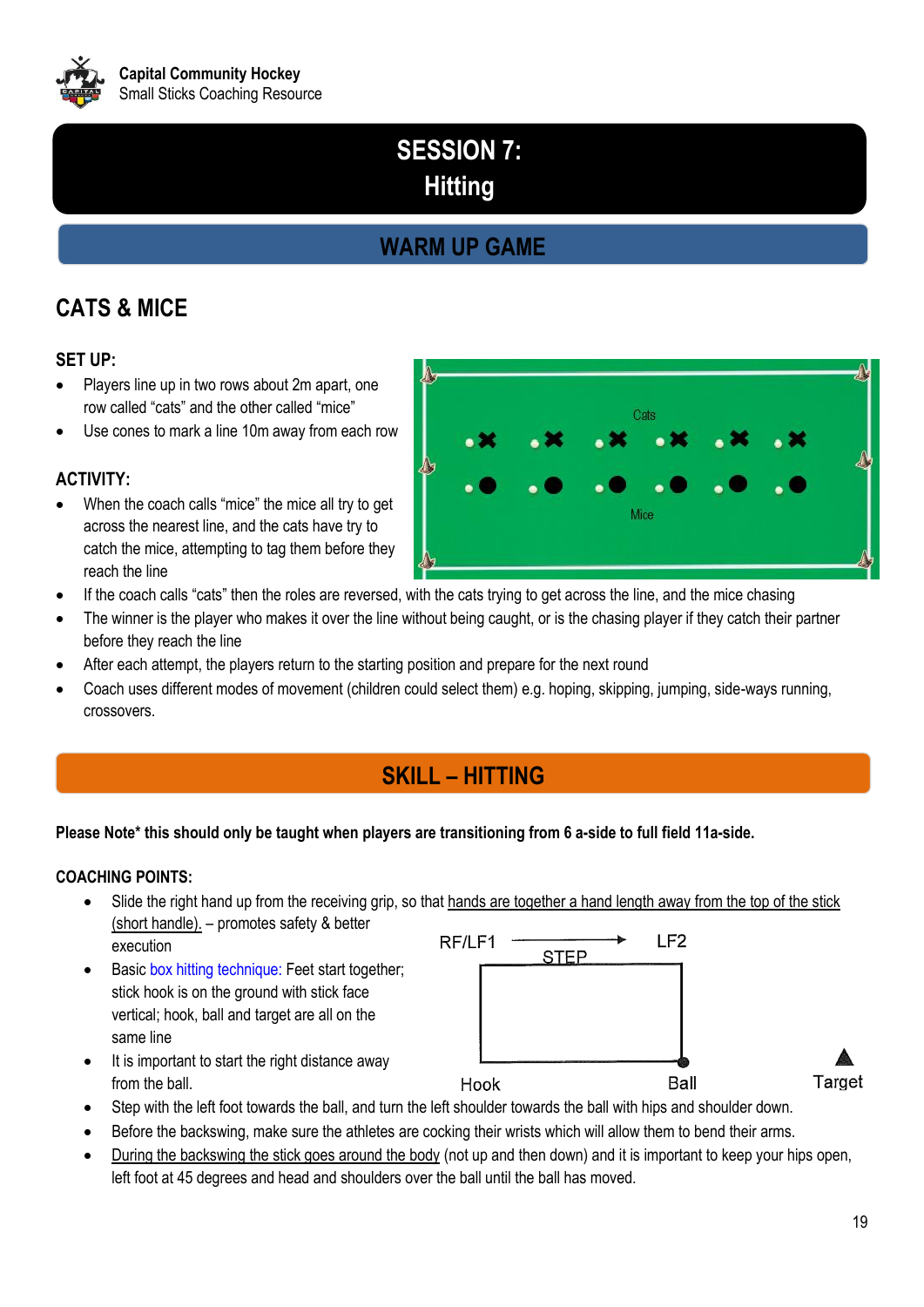

**Capital Community Hockey** Small Sticks Coaching Resource

- During the forward swing athletes should break (twist) their wrists before making contact with the ball. This allows a quicker swinging action.
- Make contact with the back face of the ball, and at this point the body weight should be over the bent left leg, with the right knee close to touching the turf. Eyes to remain on the turf until the ball left
- For the follow through the wrists cross over and the stick goes around the body to the left side and right foot step forward to carry on momentum.

#### **Common Errors**

- If you are too far away from the ball when you try to hit it then the ball will raise,
- If you are too close to the ball then you will hit the ground, not making a clean connection with the ball
- If you are too upright, you will top the ball.
- Stepping inside the box with your left foot, should be on the perimeter of the box
- Not breaking wrists straight arms

## **DRILL**

- 1. Introduce the box hitting technique and demonstrate a couple of times, highlighting the key coaching points.
- 2. Get your players to practice hitting on their knees against a fence/wall this will help them get the correct swinging action, with the stick rotating around the body (as in a softball swing). During the back swing the left shoulder will point towards the ball, and then during the follow it will be the right shoulder pointing at the ball
	- $\rightarrow$  First practice with both knees together
	- $\rightarrow$  Then progress to kneeling on the right knee, with left leg bent in front of the body with foot pointing towards target
- 3. The next step is for the players to stand up and practice the full technique, still hitting against the fence/wall. Since there are a number of coaching points for this skill it is important to provide all players with feedback at this stage, and remember to re-emphasise the softball swing action. Ensure players are a good distance away from each other for safety reasons.
- 4. Put players into groups of four, and use cones to mark a 15m square area for each group. One player stands by each corner of their group's marked square. The players need to hit the ball around the square in a clockwise direction – they should focus on hitting the ball accurately and along the ground to their team mates. They will need to have good footwork so that they can transition smoothly from the receiving movement into the hitting movement. Once the groups are capable of doing this with minimal mistakes you can add in an extra ball to keep challenging them

## **SMALL GAMES**

## **HOCKEY BASEBALL**

**Purpose = Accuracy, Application of the skill, Hitting Speed**

#### **SET UP:**

- Set up a box to allow athletes to practice their hitting technique
- Place cones in a diamond shape to act as the bases
- Select one player to start as the batter, one to start as the keeper, and the rest of the players will be fielders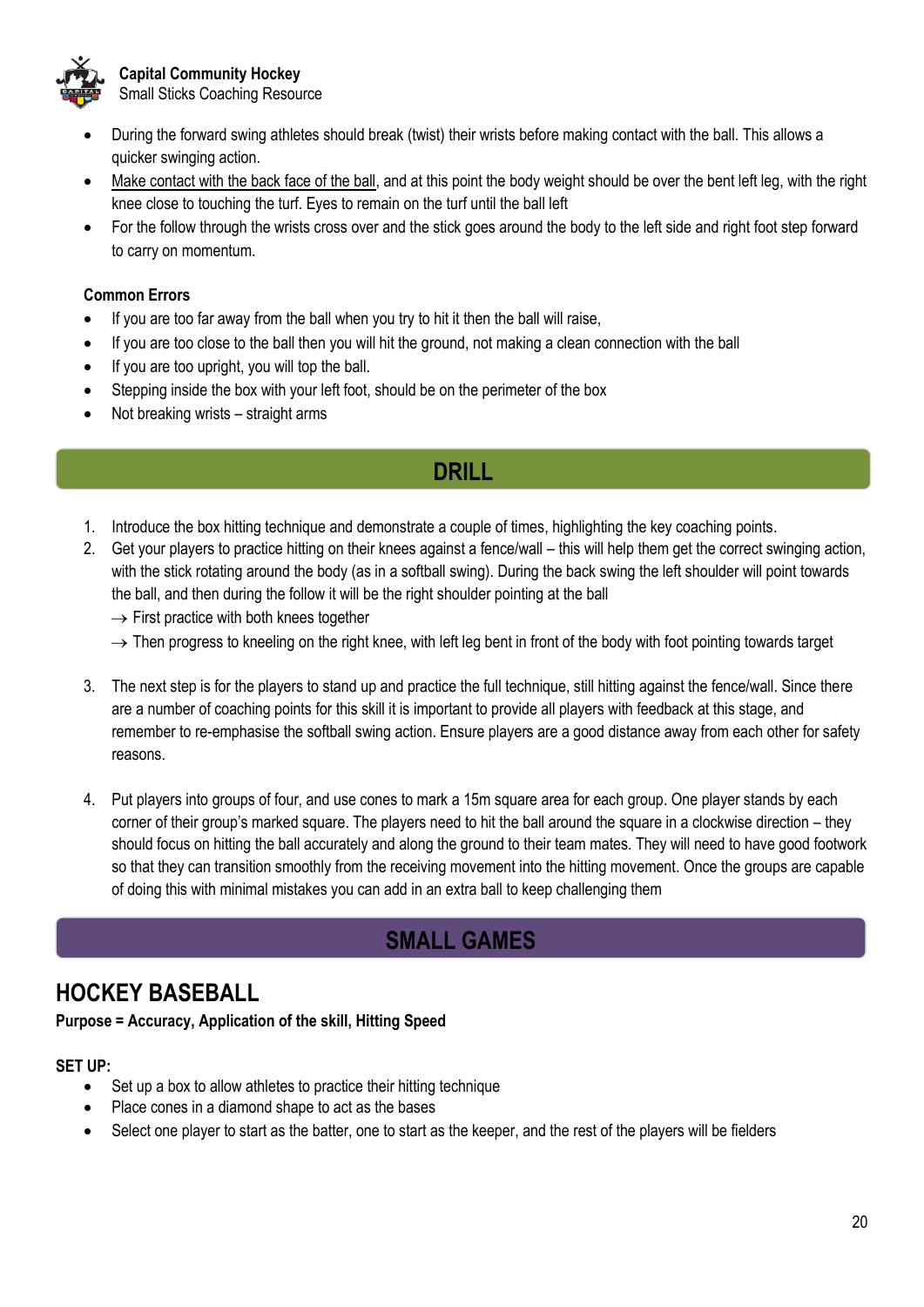

#### **INSTRUCTIONS:**

- The batter hits three balls wherever they like and everyone else must field them. The three balls must all be **hit along the ground** and not go outside the 'no ball' zone (i.e. must stay within the angle of the bases)
- The batsperson runs around the bases until all balls have been returned to the home base scoring 1 point for every base they pass
- Fielding players collect the balls by pushing the ball to ensure they don't hit the batsperson or other fielders.
- Remember to keep swapping over the positions, so that everyone gets a turn at batting, fielding and keeping



• Encourage kids to not rush their hits – focus on technique, placement and keeping it on the floor. The speed element is the running component.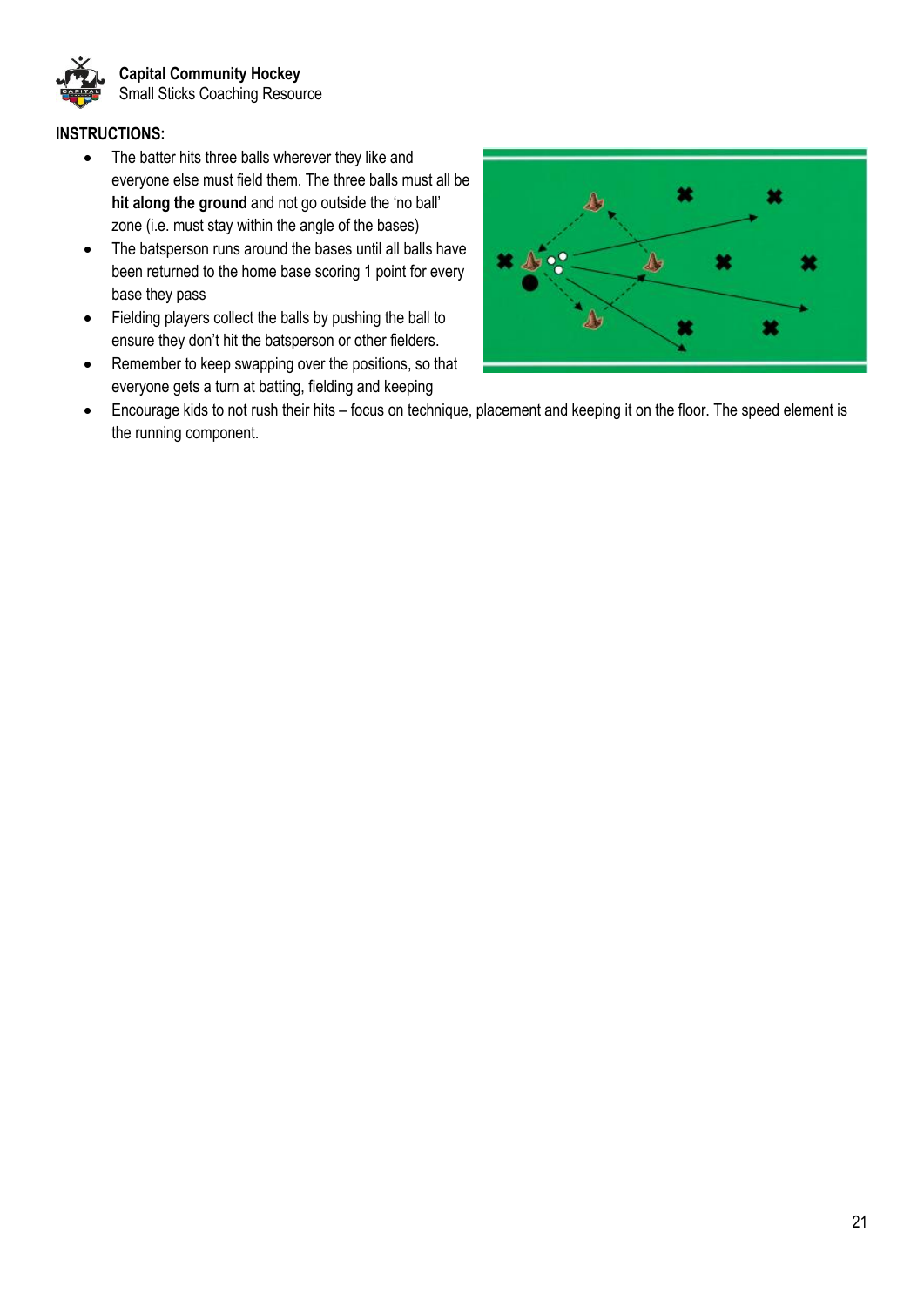

## **SESSION 8: Goal Scoring**

## **WARM UP GAME**

## **STRIKE ZONE**

#### **Purpose = vision, spatial awareness, team work and goal scoring**

### **SET UP:**

- Tennis ball
- Use cones to mark the playing area and goals
- Select 2 defenders (markers), 1 goal scorer, 2 midfielders, 2 at the back and 2 on the side

### **INSTRUCTIONS:**

- Objective is for the 2 at the back to keep possession by throwing the ball to each other to try to get a pass through to the players in the middle. The 2 at the back cannot move over the line.
- The defenders job is to deny the ball getting to the midfield by marking them.



- The Midfielders are to move around (lead) to get the ball. They cannot move over the half line. If they receive the ball, it is their job to pass to the striker to score a goal.
- Once players get the hang of the game you can encourage to add 2 on the sides who can by pass the midfield to the striker however they are not allowed to pass to the midfield so if no option on, they will pass it back to the 2 at the back.
- Switch the players around so they all have a turn at a different position.

## **SKILL – GOAL SCORING**

#### **COACHING POINTS:**

- If the **ball, your body and your momentum** are all moving in the direction of your shot then you will find it easier to develop accuracy and timing when shooting at goal
- Get the ball going goalwards as early as possible to give the defence, and particularly the goalkeeper, less time to prepare and react, as soon as the ball enters the circle players need to **pull the trigger** and release the ball
- Body position in the circle must be **low and strong**, with stick always on the ground. Players must be on their toes (**mobile**) and ready to move in any direction
- Players must always have good awareness of where the goal is in relation to their positioning this will help them make good shot selection if they do receive the ball, as well as ensuring that they can quickly put the ball on target

## **DRILL**

## **1. Goal scoring from priority positions**

This drill is designed to give players an opportunity to practise a wide range of goal scoring techniques from the priority positions in the attacking circle. The ball starts with the players on the 25 – they push a flat and hard straight ball forward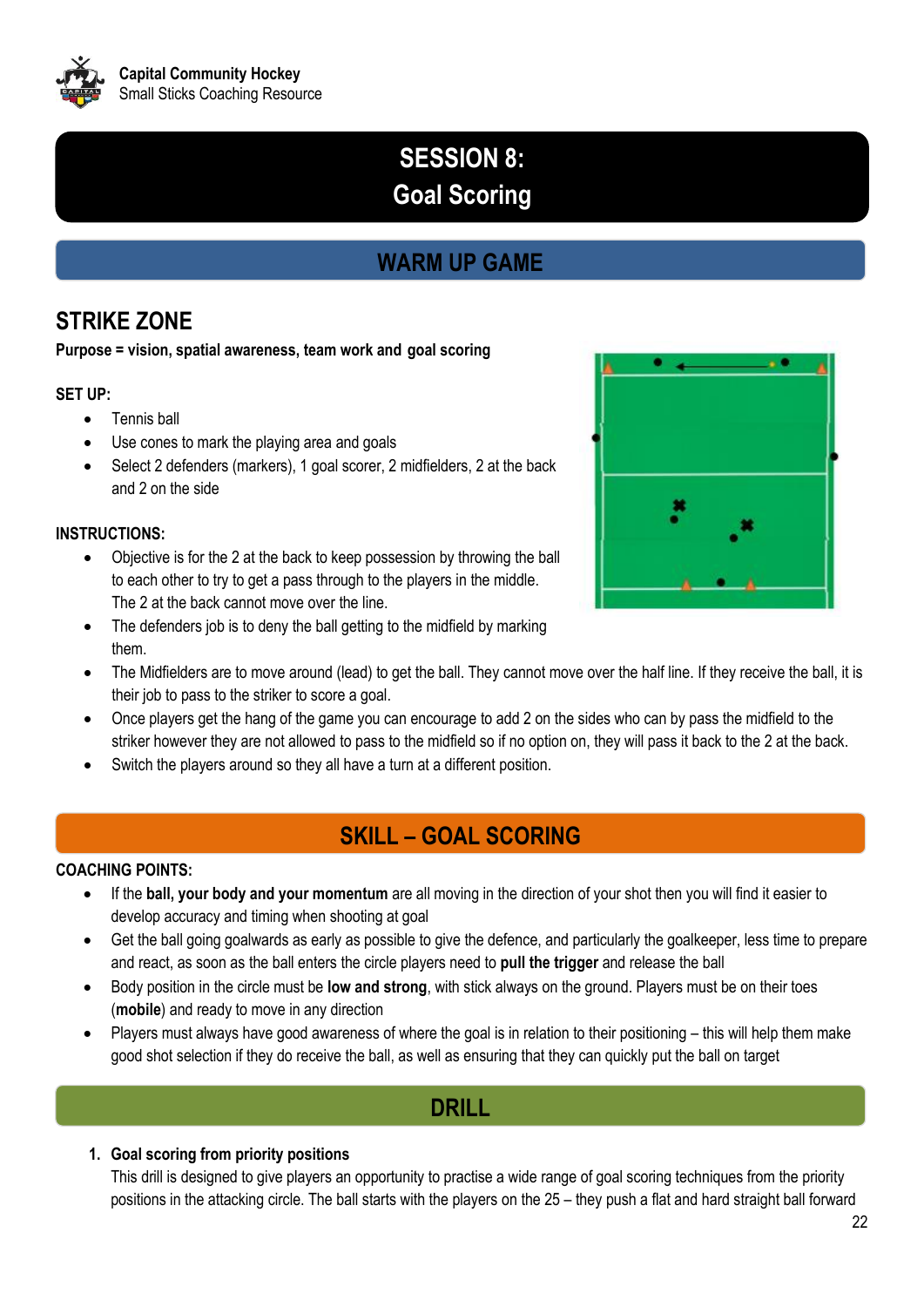

for the attacker by the cones to lead onto and **receive going forward**. This player dribbles at speed along the baseline and then makes a pass to a player in one of the priority positions. The delivery of this pass needs to be flat and accurate – quality delivery is key to achieving a high percentage shot at goal. Players follow their pass.

We would suggest that you start the drill off with the pass always going to the player at the top of the circle (#1). Once you have gone through this a few times you can switch to the guard pass (#2), and then the spot (#3). This will allow you to cover off the specific coaching points for each of these areas, as well as ensure that players understand which type of goal scoring technique(s) is best suited to these positions (i.e.  $#1$  – short handled hit;  $#2$  – short handled hit;  $#3$  – push, flick or squeeze shot).

Once you have gone through each of these positions separately you can swap over to the left hand side of the field and have all three positions occupied – this will mean that the player dribbling along the baseline has to make a decision about which player to pass to, requiring them to have good vision and footwork (so that they can get their feet around to make any of the three passes).



## **SMALL GAMES**

## **SIDELINE HOCKEY**

**Purpose = Spatial Awareness, possession, goal scoring, team work, communication**

#### **SET UP:**

- Use cones to set up a playing area with a goal at either end
- Split players into two teams

- Select three players from each team to start on the field – they will play 3 vs 3 for a set time or until a goal is scored
- The spare players start on the sideline, one team on either side of the field. The ball can be

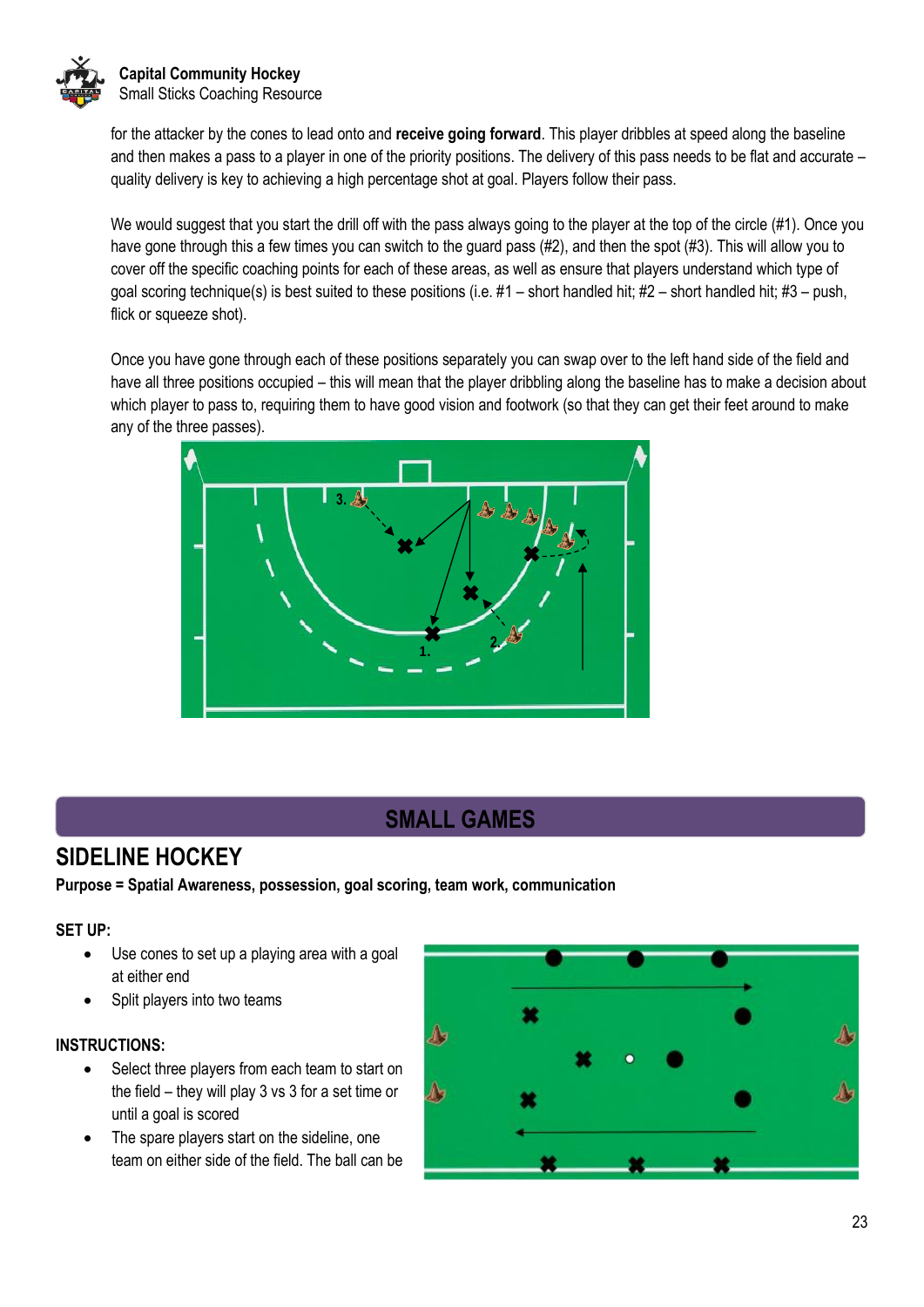

kept in play by the sideline players who can 'wall pass' the ball back onto the field to their team mates

- Players on the field can deliberately pass the ball to sideline players, but sideline players cannot tackle or enter the field
- At the end of time or when a goal is scored the players rotate those on the field swap positions with those on the sideline.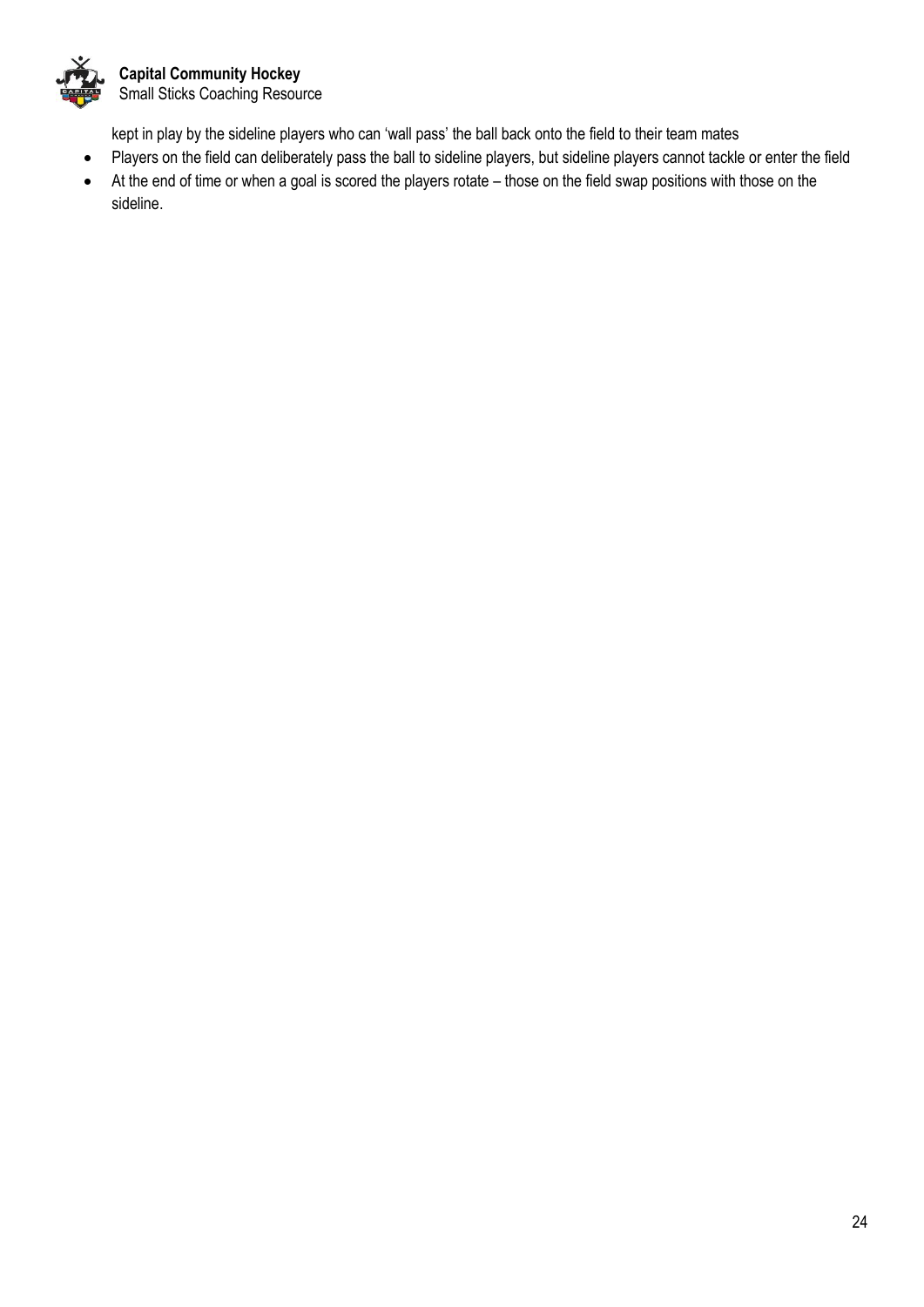

#### **Please Note\***

**The following skills are considered extension basic skills. It is good for athletes to know them however a bigger emphasis on the above skills is more important.** 

## **SESSION 9: Sweep Hitting**

## **WARM UP GAME**

## **BALL TAG**

**Purpose: Teamwork, Anticipation, Spatial Awareness**

#### **SET UP:**

### **Soft ball and cones**

- Use cones to mark out a defined area
- One player is chosen to be the dodger, all other players spread out in the area

#### **INSTRUCTIONS:**

- This game is like normal tag, the only difference being that players use a large soft ball to tag people by hitting them with a moving ball.
- Throwers are not allowed to walk or run with the ball, must be stationary when ball is caught
- Everyone must work together by passing to each other to get close to the dodger to throw the ball in order to tag them, but the ball must stay below shoulder height –
- If you have a bigger group of players then you can select two or three dodgers or set up multiple games in a smaller area.

## **SKILL - SWEEP HITTING**

#### **COACHING POINTS:**

- Low body position is key
- Hands together at the top of the stick
- Ball starts to the right of the body and in line with the left foot
- Step with the left foot (45 degrees) towards the ball, and turn the left shoulder towards the ball
- During the backswing the stick goes along the ground and it is important to keep the head still and eyes on the ball
- The stick face needs to be flat and you should make contact with the back face of the ball
- At the point of contact the knuckles should be almost scraping the turf (a left hand glove should be recommended to athletes); body weight should be over the bent left leg and the right knee will be close to touching the turf and the arms will be almost fully extended with the hands over the left foot
- For the follow through the wrists cross over in a quick knocking motion and right foot to follow through with momentum.
- Where on the shaft of the stick 15 -20com from the head.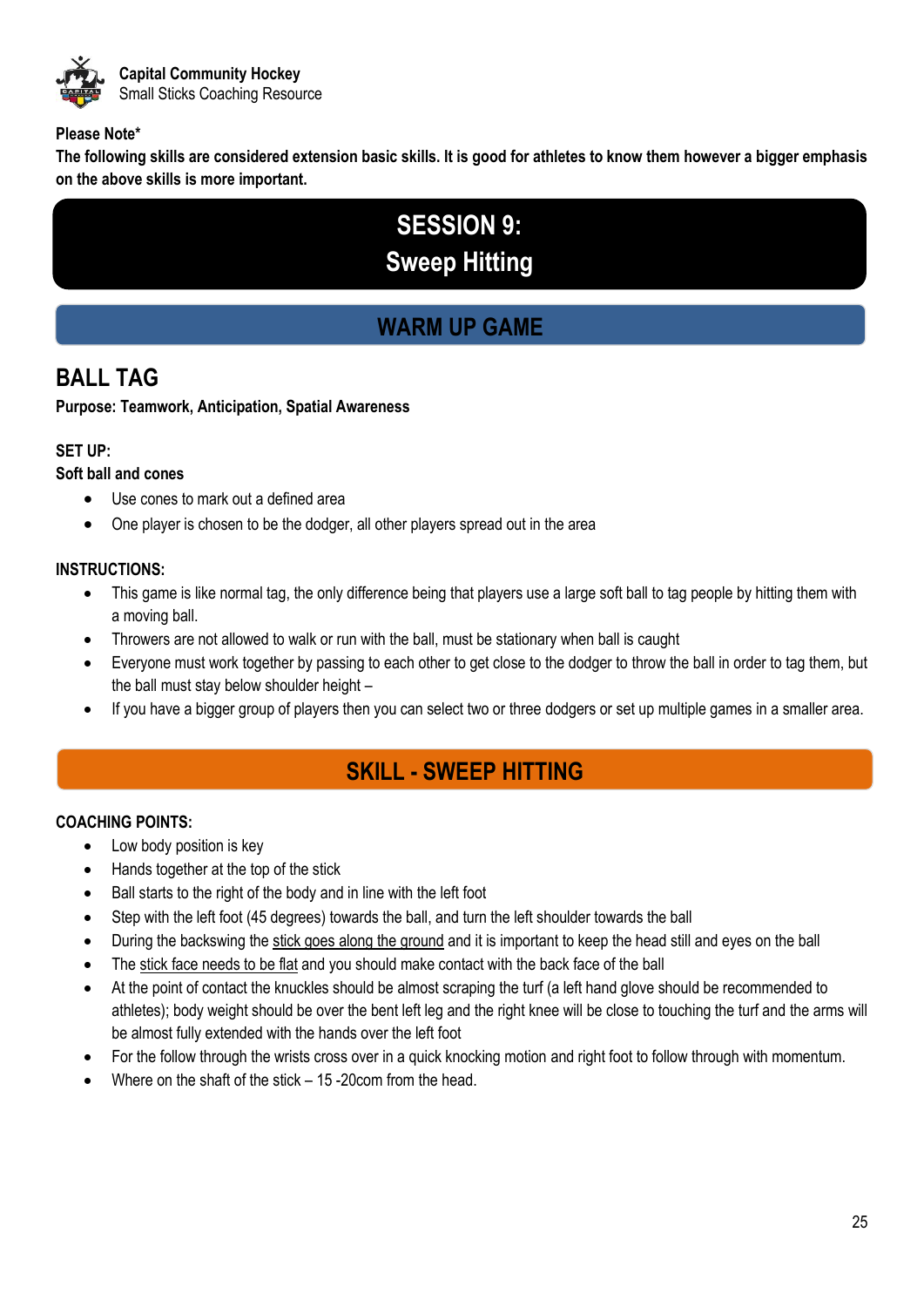

## **DRILL**

- 1. Introduce the sweep hit and demonstrate a couple of times
- 2. So that your players can get familiar with the sweep hitting technique, start off with them lined up along the fence line and get them to practice sweeping the ball at the fence. Remind them that at this stage they should be focussing on learning the correct technique, rather than sweeping the ball as hard as they can
- 3. Then get your players into groups of three, and they need to practice sweep hitting to each other. They should start off about 10-15m apart and then they can move further away as their accuracy and ball speed improves

## **SMALL GAMES**

## **FORCEBACK**

**Purpose = Accuracy, Hitting Speed, Receiving, Spatial awareness, team work and vision.** 

#### **SET UP:**

- Use cones to set up playing area the cones at either end form the backline, and the ones in the middle mark out 'no man's land'
- The size of the playing area will depend on the sweeping ability of the players and the amount of space available
- Split players into two teams

- One team starts with the ball and they sweep the ball across the playing area, trying to get the ball past the other team and across their backline
- The other team is trying to stop them from scoring by trapping the ball before it passes over their backline
- If the team traps the ball they are allowed to do one push pass forward to a team mate in a better position before attempting to score (no dribbling allowed) with a sweep hit
- Once the game is flowing well you can add extra balls to keep it challenging and competitive

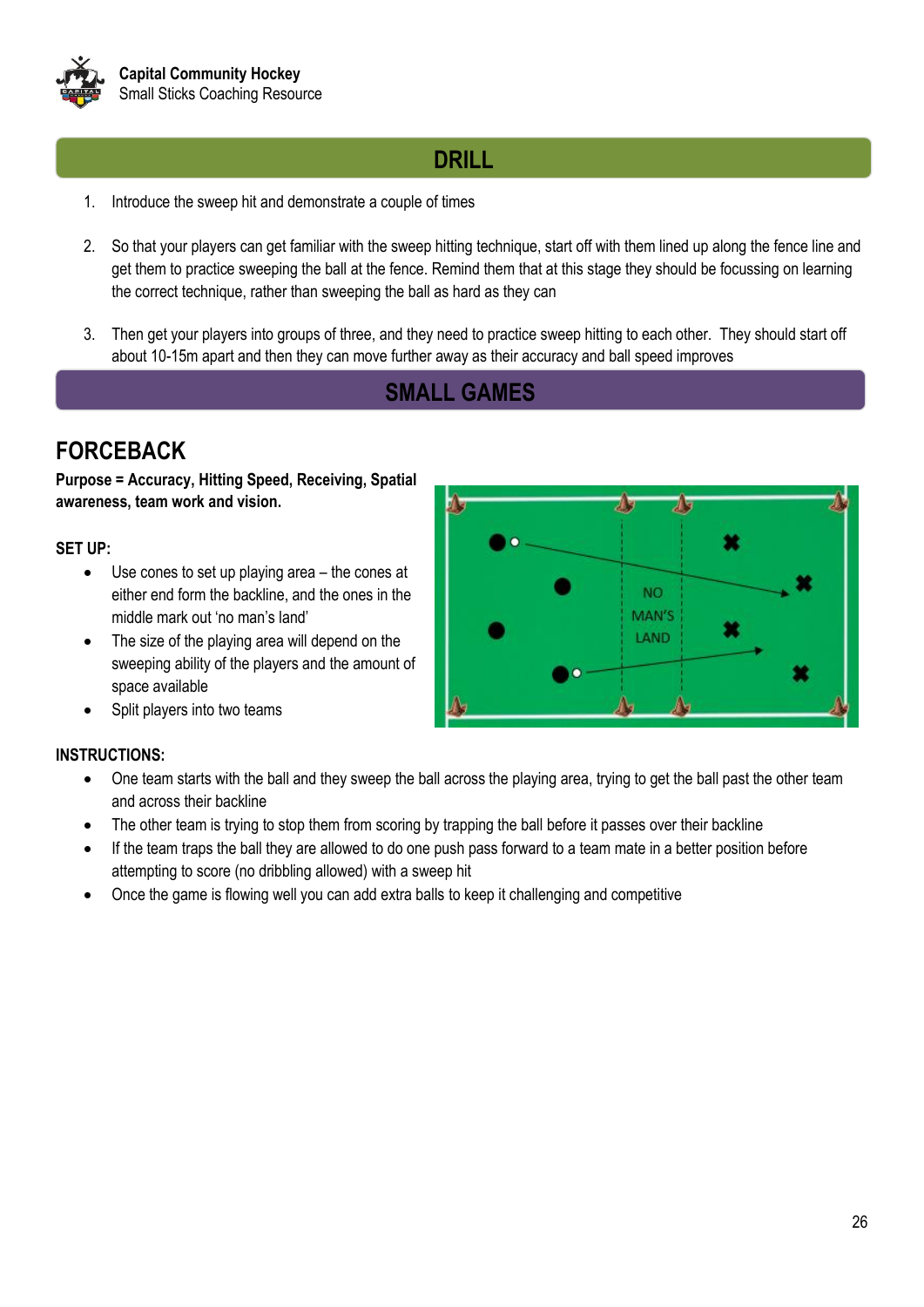

## **HOCKEY CRICKET**

**Purpose = spatial awareness, Accuracy, sweeping Speed, Receiving with soft hands, SET UP:**

- Use cones to set up the playing area
- Select one player to start as the batter, one to start as the keeper, and then the rest of the players will be fielders



- The batter sweeps one ball out into the defined area. They then run around the cones to score as many runs as possible while the ball is being fielded
- The fielders field the ball and return the ball to the keeper, either directly or gradually by passing it forward to other players
- After the batter has had five turns, there will be a position swap the keeper becomes the batter and the batter becomes a fielder, and a new keeper needs to be selected
- Safety encourage fielder to be a good distance away so they don't get hit.
- Encourage athletes to use push passes when retrieving ball so that the hitter or the fielders do not get hurt.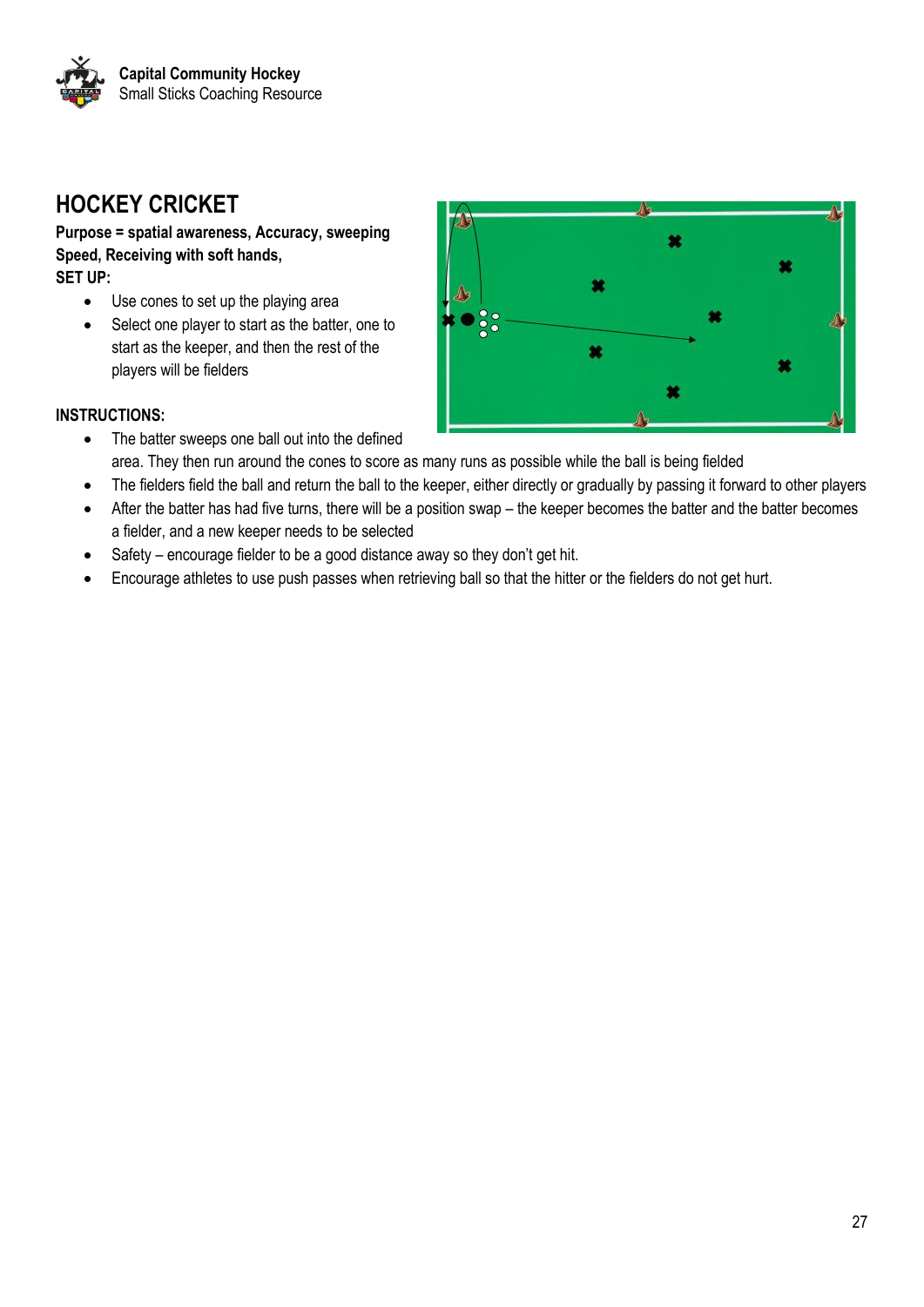

## **SESSION 10: 3D skills - Jinking**

## **WARM UP GAME**

## **KNEE TAG**

**Purpose = Low body position, Dodging, Anticipating, Reacting.** 

## **SET UP:**

• Players are in pairs and stand facing each other, about two steps apart – it is best to have players who are of similar age/size together

### **INSTRUCTIONS:**

- The aim is for each player to try and touch their partner's knees with their hands – right hand to right knee and left hand to left knee
- Play for 30 seconds and see who can get the most touches, then swap partners and play again



## **SKILL – JINKING**

Indian dribble – Ball is moved quickly from side to side by turning the stick over the ball. Changing the direction of the ball like this is used to eliminate a defender or get out of a congested area.

Jinking is when you lift the ball over an opponent's stick in order to eliminate them, while still maintaining control of the ball.

## **COACHING POINTS:**

- The face of the stick needs to be open
- Use the momentum of the ball to get the ball to roll onto the hook of the stick slightly
- Keep the lift controlled so that you can run onto it after eliminating the defender, and the ball must stay below knees so that it is not deemed dangerous.

The movement pattern for both the forehand and reverse jinks are below, but for players that have not previously practiced this skill it is a good idea to just focus on the forehand jink. Conversely, for those that are familiar with this skill, extend them by getting them to focus more on the reverse jink.

#### Left to right (forehand) jink:

- 1. As you approach the defender drag the ball square from left to right
- 2. Drop your right shoulder and rotate your stick slightly more to the right so that the flat side is facing up, allowing the ball to roll onto the hook of the stick
- 3. Pop the ball over the defender's stick and accelerate forward to regain control quickly

#### Right to left (reverse) jink:

1. As you approach the defender drag the ball square from right to left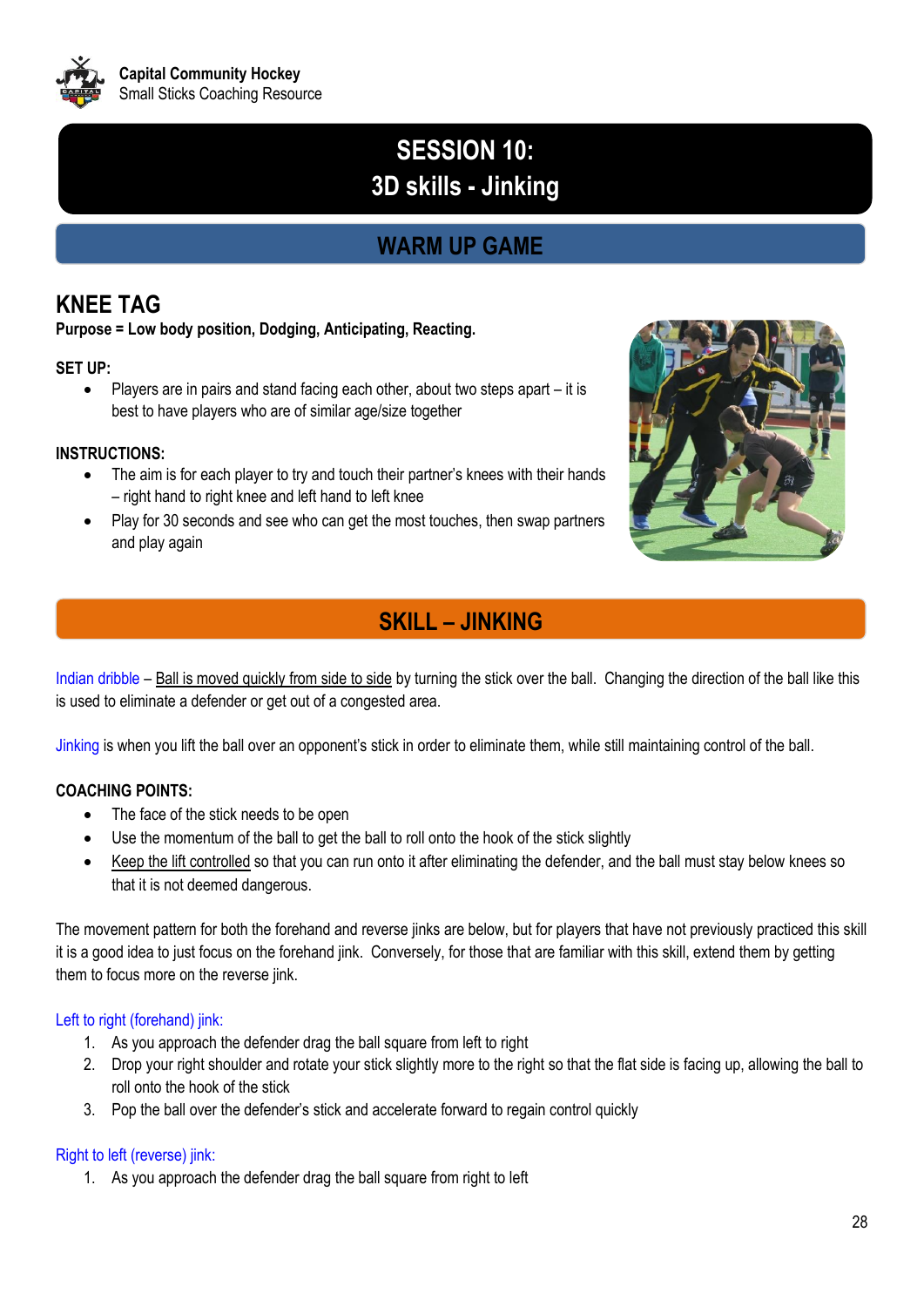

- 2. Drop your left shoulder and rotate your stick slightly more to the left so that the flat side is facing up, allowing the ball to roll onto the hook of the stick
- 3. Pop the ball over the defender's stick and accelerate forward to regain control quickly

## **DRILL**

- 1. Introduce the jinking technique by slowly demonstrating the skill.
- 2. Players have a ball each and they need to practice jinking over a stick or cones by themselves, focusing on keeping the ball under tight control. Building on the dragging skills practiced earlier in the programme, ideally the players should drag the ball to the left, then drag it right and use the ball's momentum to help them jink it over the stick in front of them.

## **SMALL GAMES**

## **WALL GAME**

### **Purpose = Possession, Application of skill (jink/flick)**

### **SET UP:**

- Use cones to mark the playing area and goals
- Set up a row of cones in the middle of the field you can make it as long or as short as you like
- Split players into two teams, each with six players

- This is a standard 6 vs 6 game, the only difference being that players cannot dribble or pass the ball through the line of cones, instead they must flick it over the top of them or pass back and go around the cones
- Players are still allowed to run though the cones
- 2 points for a jink & 1 point for a goal

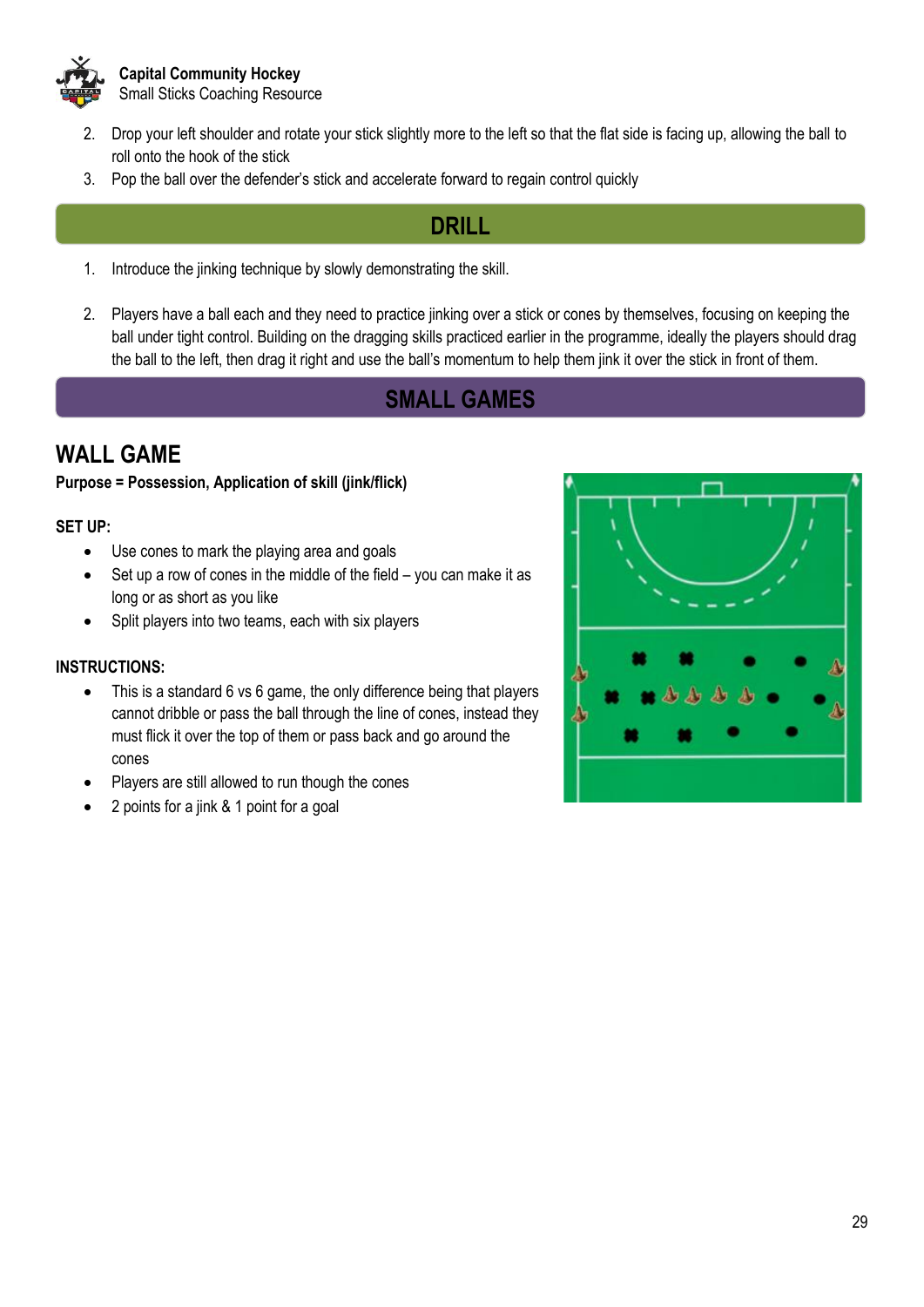

## **SESSION 11: TAKEOVER TACKLE, CHANELLING & BLOCK TACKLE**

## **WARM UP GAME**

## **PIGGY IN THE MIDDLE**

**Purpose = Spatial Awareness, Anticipation, Intercepting, Deception**

### **SET UP:**

- Use cones to mark out four small boxes (approximately 5m x 5m)
- Split players into groups of three, and then assign each group to one of the boxes
- Each group needs one ball, and all players need to have a hockey stick
- Choose one player in each box to start off as the "piggy in the middle" (get them to put a coloured bib on), and the other two players will start as the passers



#### **INSTRUCTIONS:**

- The passers need to focus on tight ball control and movement off the ball in order to pass the ball between themselves without the piggy making an intercept
- If the piggy makes an intercept then they swap positions with the player who made the last pass
- After a few minutes call out "swap!" and then all of the piggy's need to rotate clockwise to the next box
- To challenge the passers, get them to count how many passes they can make without the piggy intercepting the ball
- Extension discuss with the passers and the piggy's how they can utilise deception to either win the ball back or maintain possession e.g. the piggy could do a stick faint, passers could do a body faint.

## **SKILL – CHANNEL & BLOCK TACKLE**

The "6 P's" are a good way to remember the key tactical points for tackling:

- Positioning Set yourself in a position that enables you to make the tackle and not be easily beaten
- Posture Correct posture ensures the right type of tackle can be made, it also ensures good vision so that you can see your passing options
- Patience Do not rush in, be patient
- Persistence Stay in the contest this may give you another opportunity to tackle the ball carrier when they get their head down or ball comes off their stick
- Pressure Initial Pressure on the ball carrier may force an error allowing a tackle to be made
- Possession Once the tackle has been made ensure possession is retained and make the obvious pass early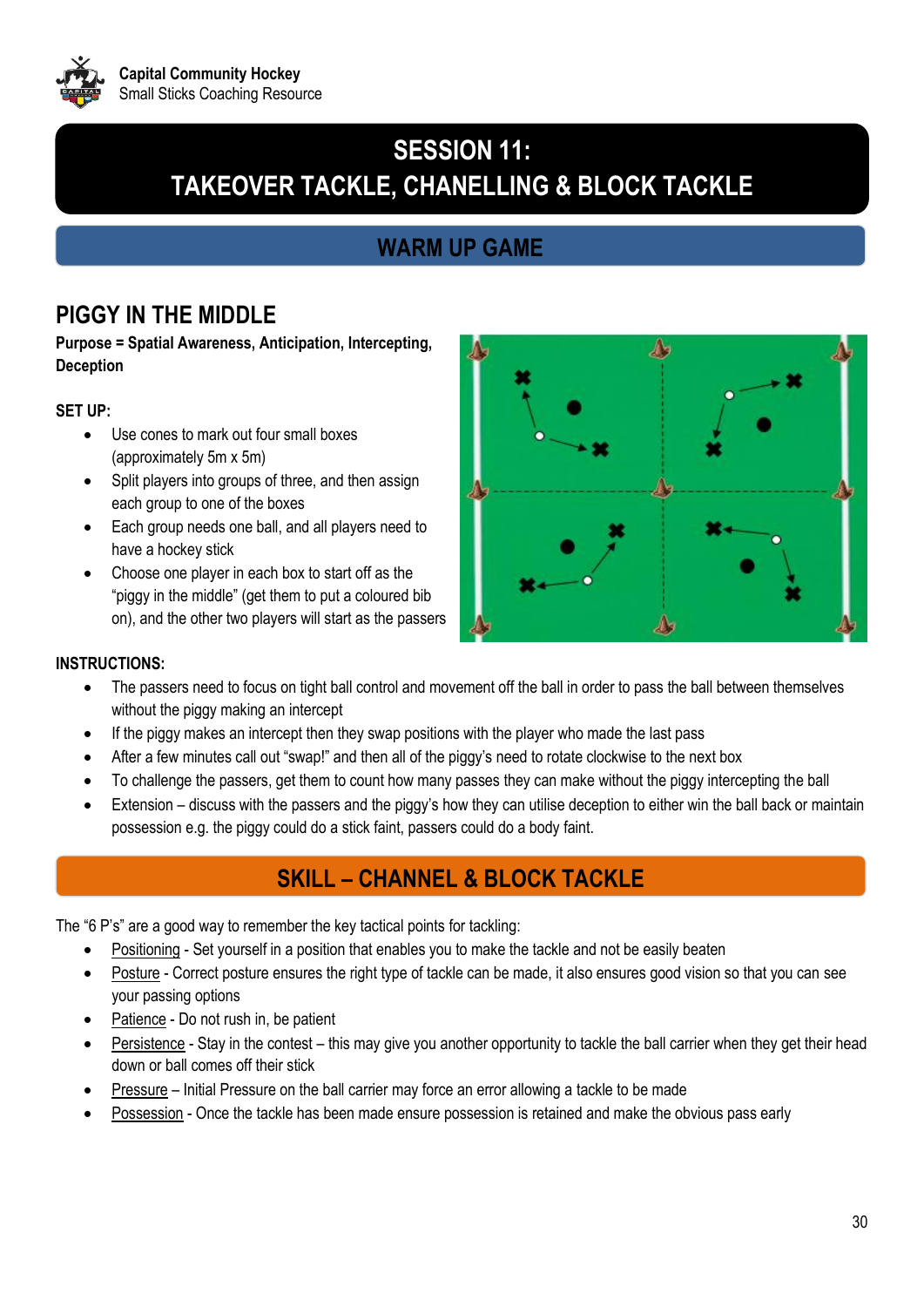

#### **COACHING POINTS:**

- Low body position, good balance and tidy footwork are important
- Change the angle of your upper body to force your opponent in the direction that you want them (away from the middle/goal)
- Keep stick low to the ground with no swinging action, and tackle using the shaft of the stick
- Keep mobile with one foot in front of the other a good side on position ensures that you do not end up flat footed and unable to change direction quickly to react to an attackers movement
- Do not get ahead of the ball carrier and over commit on the tackle as this give the attacker the opportunity to cut in
- Use the stick, positioned inside left knee to protect feet while channelling.

## **SKILL – TAKEOVER TACKLE**

#### **COACHING POINTS:**

- Stick to be held with the V grip and in the neutral possession to protect feet
- Running next to the opponent reach in and pull out the ball without touching their stick or the player
- Keep stick low to the ground with no swinging action
- Keep mobile– a good side on position ensures that you do not end up flat footed and easily eliminated

## **DRILL**

#### **1. Backwards shuffle**

All players line up along the side line to practice the backwards shuffle – two small steps backwards on a 45° angle to the left, then two small steps backwards on a 45°angle to the right, and so on – until they reach the other side of the field. Players must have a low, well balanced body position and their head should be up so that they have good vision forward.

#### **2. Shadow tackling**

Players get into pairs, one starting as the attacker and the other as the defender. Starting on the side line again, the attacker runs forward, moving from side to side pretending that they are dribbling a ball. The defender has to react to the attacker's movements, trying to shadow whatever they do. Once they reach the other side the two players should swap roles, with each player having two turns at the defensive role.

#### **3. Block tackle boxes**

Set up three tackle boxes, and choose three players to start as defenders. The attacker in each box starts the exercise by passing the ball to the defender, who then passes it straight back to the attacker. The attacker then tries to use their ball carrying and elimination skills to get through to the other side of the tackle box, while the defender is focusing on having good footwork and body positioning so that they can make a block tackle and dispossess the attacker.

The defenders stay in their box for about 3 minutes before swapping roles with three of the attacking players – make sure everyone has a go at attacking and defending. To make it more of a competition you can get the defenders to keep score of how many tackles they make, and the attackers to keep score of how many times they safely reach the end of the boxes.